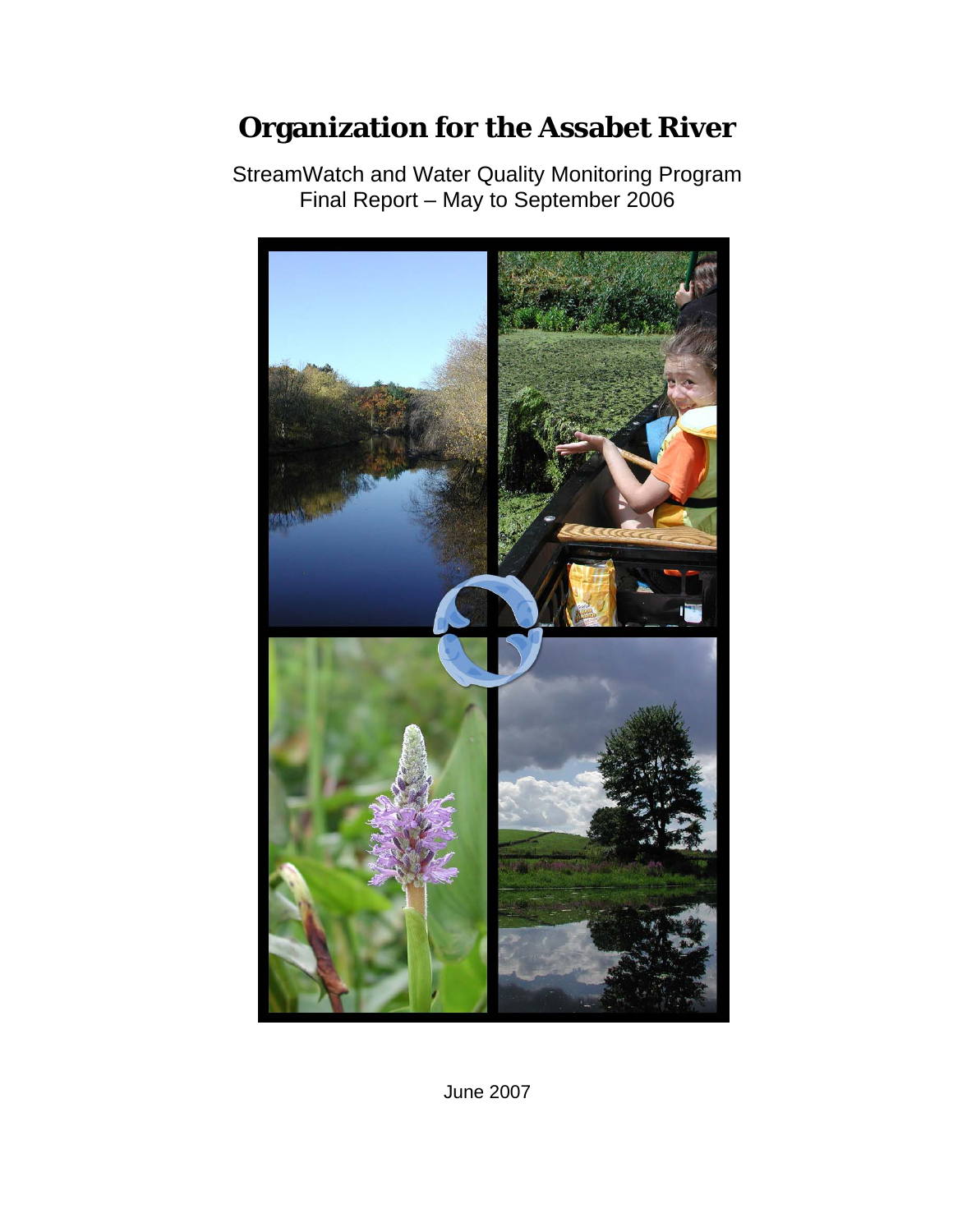### <span id="page-1-0"></span>**Acknowledgments**

OAR wishes to thank our many dedicated volunteers for their work in the field and on our board and advisory committees. We'd especially like to thank our 2006 water quality volunteers: Danielle Battle, Brian Blake, Beverly Bryant, Ann Cairns, David Downing, Phil Gott, David Gray, Lois Hutchings, Linda Jones, Carol and Richard Kyte, Lynn and Matt Knight, Jason Kupperschmidt, Wen-Chao Lai, Debbie Listernick, Joel and Ruth Luna, Doug Moffat, Marty Moran, Michal Mueller, Barbara Offenhartz, Len Rappoli, Pam Rockwell, Michael Sanders, Gregory Skidmore, Katrina Skidmore, Laurence Ullmann, Joanne Ward, and Fred Yen. For scientific review and editorial help, thanks to Forsyth Kineon and Cindy Delpapa.

We greatly appreciate the support for our water quality sampling program from the towns of Maynard, Hudson, Westford, and Concord. In-kind services were provided by Thorstensen Laboratory Inc. of Westford, and U.S. Environmental Rental Corporation of Waltham.

Author: Suzanne Flint, OAR Staff Scientist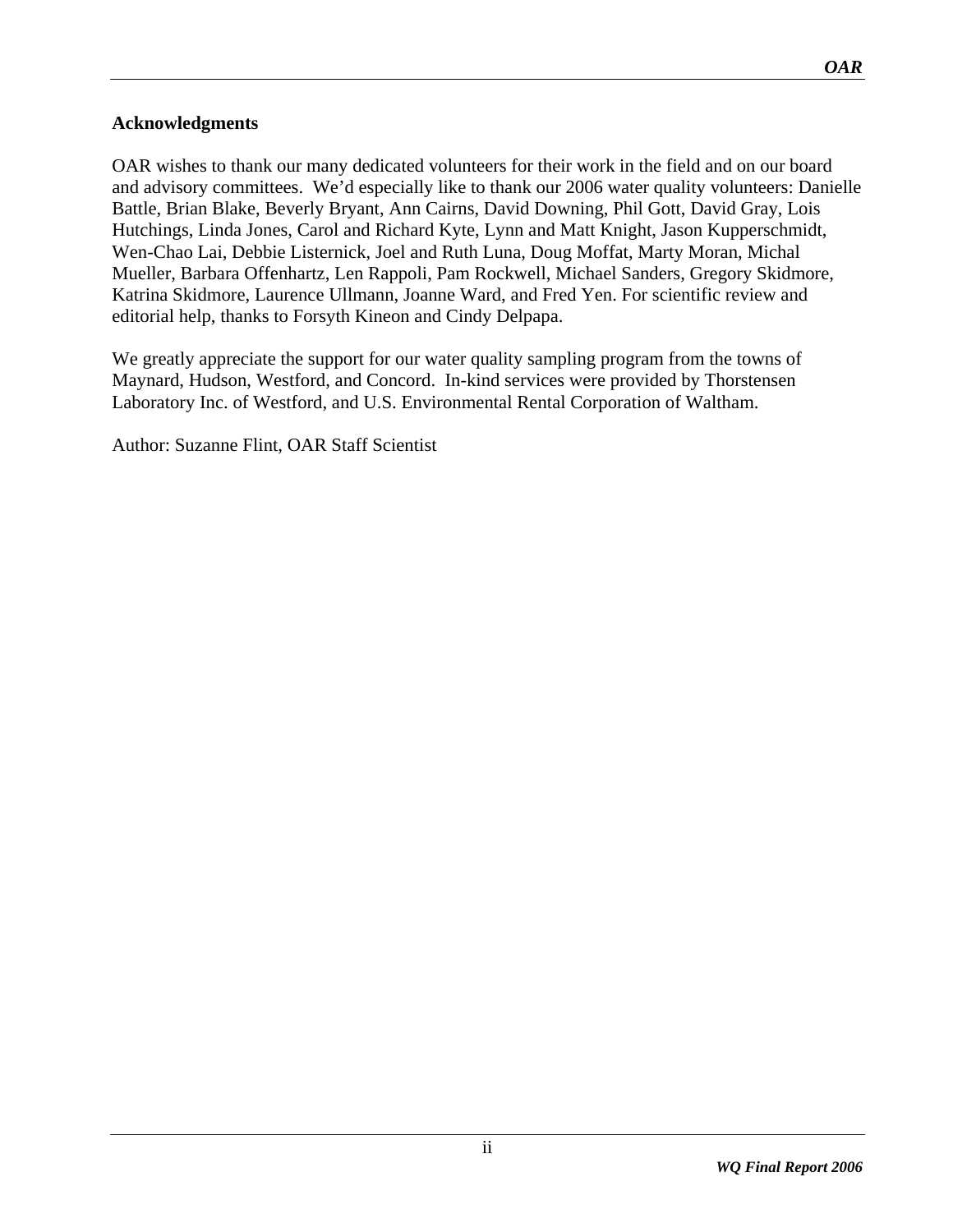# **Table of Contents**

| Appendix I – Data Summaries                                  |  |
|--------------------------------------------------------------|--|
| Appendix II – Biomass Maps                                   |  |
| Appendix III – Stream Health Index Readings & Tributary Data |  |

# **Figures and Tables**

| Figure 1: Sudbury, Assabet, and Concord River Watershed and 2006 Sampling Sites       |
|---------------------------------------------------------------------------------------|
|                                                                                       |
| Figure 3: Rainfall Data (May to Sept 2006) National Weather Service, Worcester 14     |
| Figure 4: Median of the Daily Mean Streamflows (June 1 - Sept 30): Assabet River  17  |
|                                                                                       |
|                                                                                       |
|                                                                                       |
|                                                                                       |
|                                                                                       |
| Figure 10: Histograms of Headwater & Tributary DO Measurements (May to Sept 2006)  21 |
|                                                                                       |
|                                                                                       |
|                                                                                       |
|                                                                                       |
|                                                                                       |
|                                                                                       |
|                                                                                       |
|                                                                                       |
|                                                                                       |
|                                                                                       |
|                                                                                       |
|                                                                                       |
|                                                                                       |
|                                                                                       |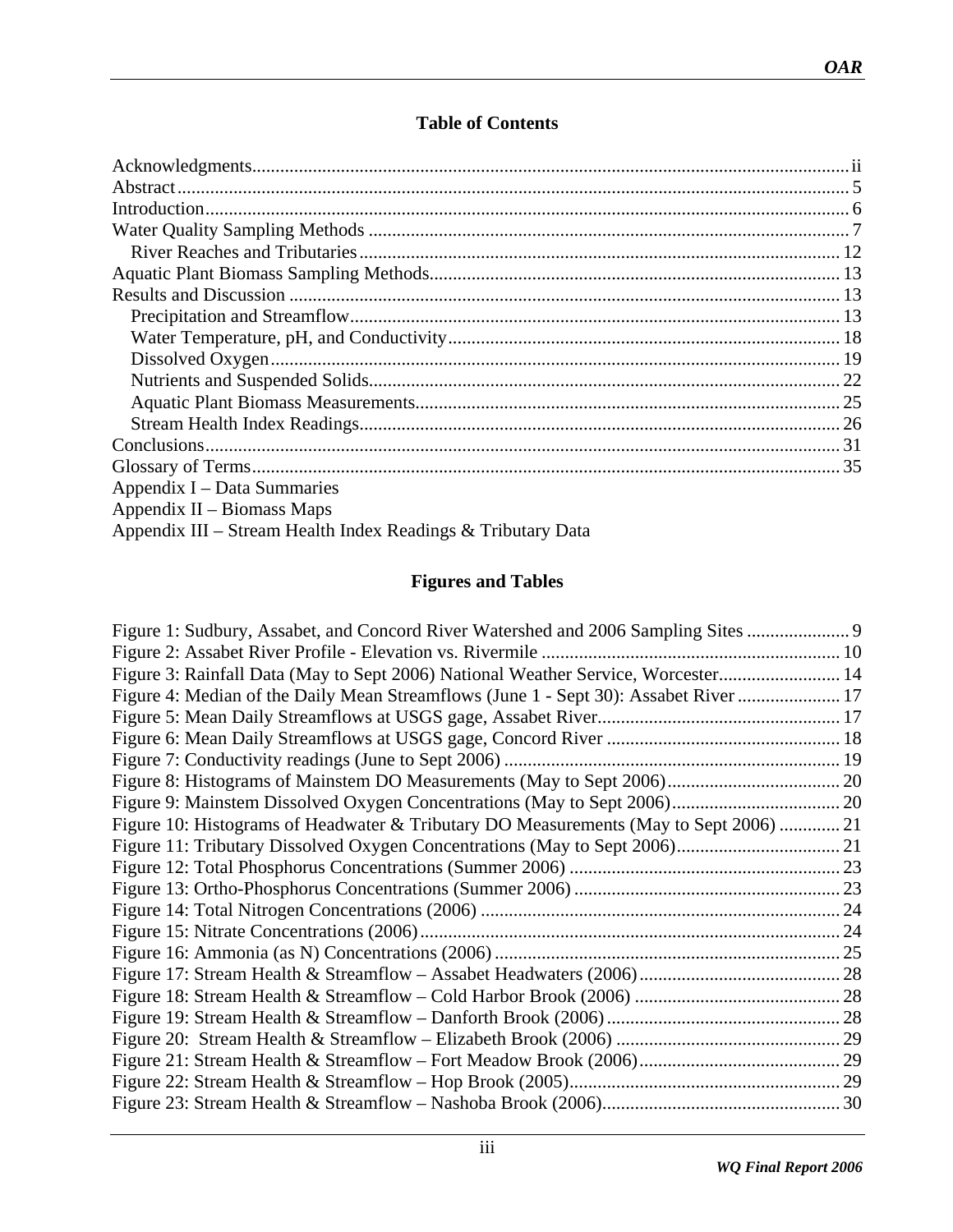| Table 4: Reference Conditions for Aggregate Ecoregion XIV Subregion 59 Streams  12 |  |
|------------------------------------------------------------------------------------|--|
|                                                                                    |  |
|                                                                                    |  |
|                                                                                    |  |
|                                                                                    |  |
|                                                                                    |  |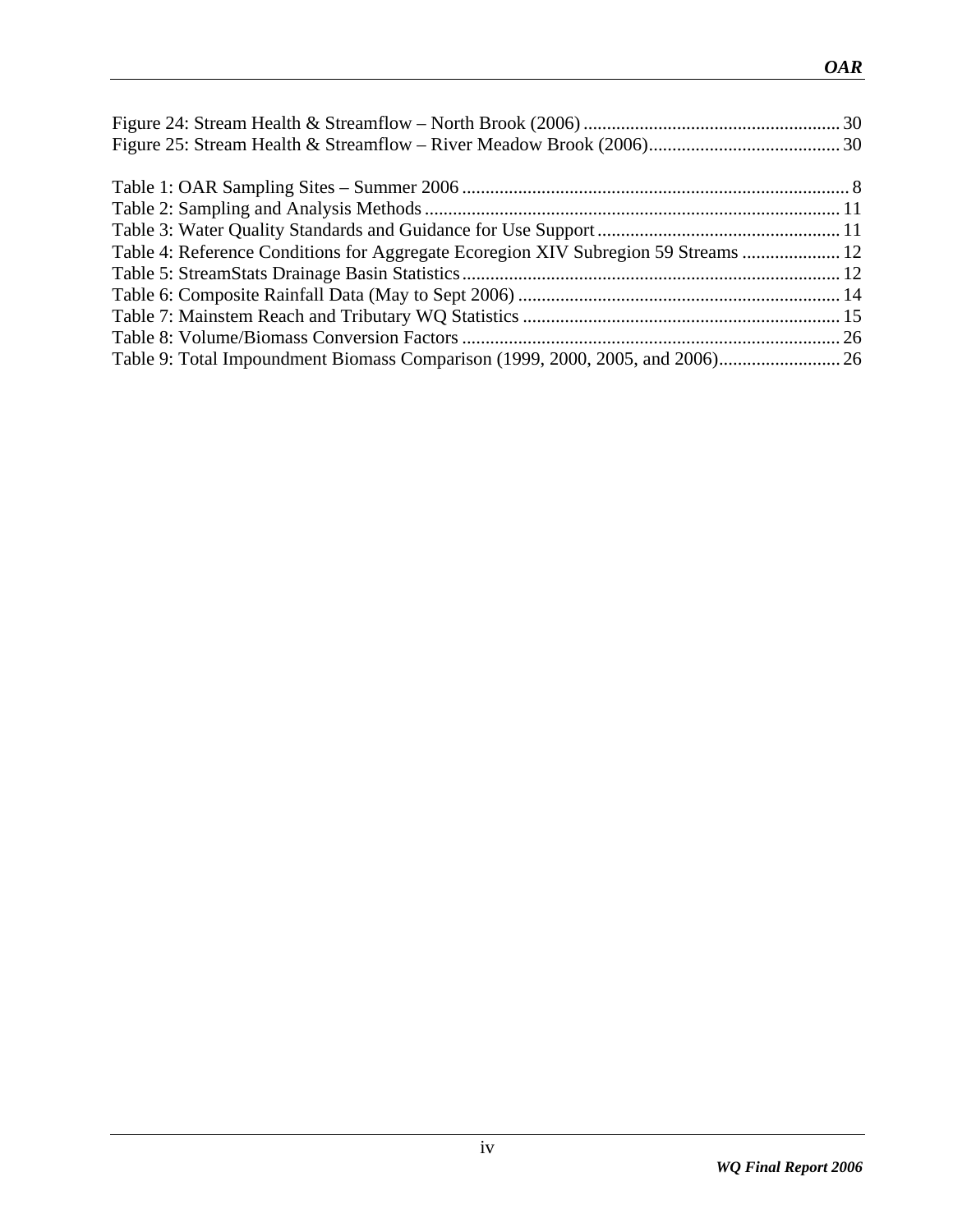# <span id="page-4-0"></span>**Abstract**

OAR collected water quality, streamflow, and aquatic plant biomass on the Assabet and Concord Rivers and on tributary streams in the watershed between May and September 2006. Conditions over the summer of 2006 were wetter than normal with particularly high rainfall in May and June. The Department of Conservation and Recreation reported monthly rainfall for the Central Region of Massachusetts was 132% of normal over the summer; precipitation in the Northeast Region over the same period of time was 174% of normal. Streamflows measured by the USGS gages on the Assabet River in Maynard and the Concord River in Lowell were above normal for most of May and June and near normal for the remainder of the summer. Weekly streamflows were recorded at eight tributary monitoring sites and near the headwaters of the Assabet River. Streamflows at these sites tended to be at their lowest in mid-August and again in mid- to late September.

Dissovled oxygen (DO) concentrations generally met acceptable levels 2006, ranging from 3.91 mg/L to 10.27 mg/L in the mainstem with the average about 7.45 mg/L. DO in the mainstem failed to meet water quality standards at one site and one date tested. In the tributaries the range of DO concentrations was 3.37 - 10.34 mg/L, failing to meet water quality standards on six occasions. The lowest readings were likely influenced by upstream beaver impoundments.

As in previous years, nutrient concentrations along the Assabet River mainstem below the first wastewater discharge (Westborough WWTP) were well above Ecoregion reference conditions (25<sup>th</sup> percentile of the summertime data) for total phosphorus, total nitrogen, and nitrates. Nutrient concentrations at the three Concord River mainstem sites were generally lower than upstream concentration, but still exceeded Ecoregion reference conditions for total phosphorus, total nitrogen, and nitrates. In nutrient concentrations in the mainstem rivers (below the first WWTP input) tended to decrease from upstream to downstream. Nutrient concentration in the tributaries were generally lower than mainstem concentrations.

The aquatic plant biomass (as wet weight) per impoundment was assessed on four impoundments of the Assabet River and one impoundment of the Concord. Total biomass per impoundment calculated in 2006 was from 51% to 83% less than reported in 1999 as part of the Assabet River Nutrient TMDL. Much of the variability may be attributable to differences in climate, as indicated by rainfall and streamflows. Summer streamflows in 1999 were about 30% of normal. In comparison, summer streamflows were near normal in 2000 (88%) and 2005 (97%), but considerable higher than normal in 2006 (147%). The differences in total biomass calculated per impoundment among the years suggest that annual variation in biomass is relatively high, and that a long-term baseline of measurements will be needed to be able to detect future changes in biomass attributable to changes in watershed management. Comparison of the first two year of monitoring suggests that aquatic plant biomass tends to vary inversely with summer streamflows and rainfall.

Stream Health Readings were calculated at eight tributary sites and one site near the Assabet River headwaters (above the first wastewater discharge). The stream health was rated "excellent" or "good" for more than half of the weeks assessed at all of the sites tested. Lowest stream health readings tended to be in mid-August when streamflows were the lowest. Flow measurements in Cold Harbor Brook were disrupted again this summer by a beaver dam in the culvert just downstream of the gage by mid-August.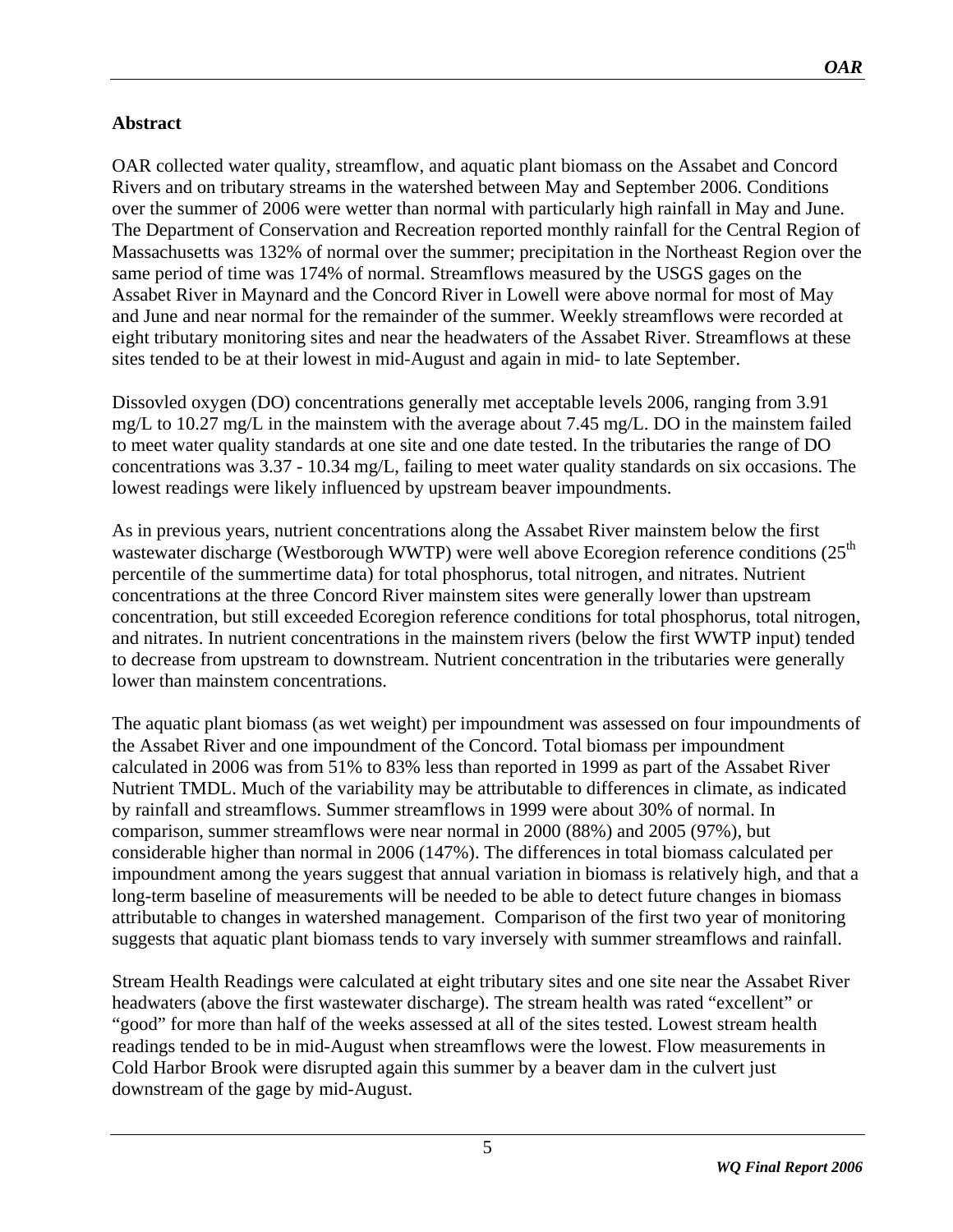### <span id="page-5-0"></span>**Introduction**

The combined Assabet and Concord River watershed is about 236 square miles in eastern Massachusetts and is within EPA's Ecoregion XIV subregion 59, the Eastern Coastal Plain. The Massachusetts Department of Environmental Protection (MA DEP, 2004b) lists all sections of the Assabet and Concord Rivers, from the Assabet River Reservoir (A1 Impoundment) in Westborough to the confluence with the Merrimack River in Lowell, as Category 5 Waters, "Waters Requiring a TMDL." Two of the tributaries in the basin, Elizabeth Brook and River Meadow Brook, are also listed as Category 5 Waters (MA DEP, 2004b). Spencer Brook, from the outlet of Angiers Pond to its confluence with the Assabet River, is listed as Category 4c Waters, "Impairment not caused by a pollutant." Other tributaries are listed as either Category 2 ("Attaining some uses; other uses not assessed") or Category 3 ("No Uses Assessed"). A nutrient TMDL for the Assabet River, completed in 2004 (MA DEP, 2004a) concluded that the Assabet River is severly eutrophied and that reductions in nutrient loads from both point and non-point sources will be required to restore the Assabet River to Class B conditions.

The mainstem rivers, particularly the Assabet, suffer primarily from cultural eutrophication caused by excess nutrients entering the river. During the growing season these excess nutrients, phosphorus in particular, fuel nuisance algal and macrophytic plant growth which interferes with recreational use of the rivers and causes large daily variations in the concentration of dissolved oxygen in the water, making poor habitat for aquatic life. When the algae and plants decay (whenever they are exposed on the river banks and/or at the end of the growing season) they generate strong sewagelike odors and can dramatically lower the dissolved oxygen levels in the rivers.

The findings of the Assabet River Total Maximum Daily Loading Study (ENSR 2001, MA DEP 2004) confirms that the majority of the nutrients entering the Assabet come from the wastewater treatment plants that discharge treated effluent to the river. In particular, treatment plants are the major source of ortho-phosphorus (the bioavailable form of phosphorus) throughout the year. While non-point sources contribute nutrients, they contribute significantly less than point sources over the growing season. Sediments, which tend to accumulate in the impoundments behind dams, are currently a minor source of nutrients to the river compared with other sources. Ways to reduce sediment contributions to the nutrient load are currently being assessed in a study overseen by the U.S. Army Corps of Engineers.

Flow, particularly baseflow, is critical to supporting fish and other aquatic life in the mainstem river and tributaries and is essential to diluting the effluent discharged to the river. For the nutrient load reductions proposed in the state's TMDL to be effective in restoring water quality in the mainstem, the existing baseflow in the river and its tributaries must be preserved and, if possible, augmented. The water resources of the area are under the strain of an increasing demand for water supply and centralized wastewater treatment, which results in the net loss of water from many sub-basins and reduced baseflow in the mainstem and tributaries.

Because of these problems, the Organization for the Assabet River (OAR) conducts a water quality, streamflow, and biomass monitoring program aimed at understanding water quality and quantity in the mainstem and large tributaries of the Assabet and Concord. The summer of 2006 was OAR's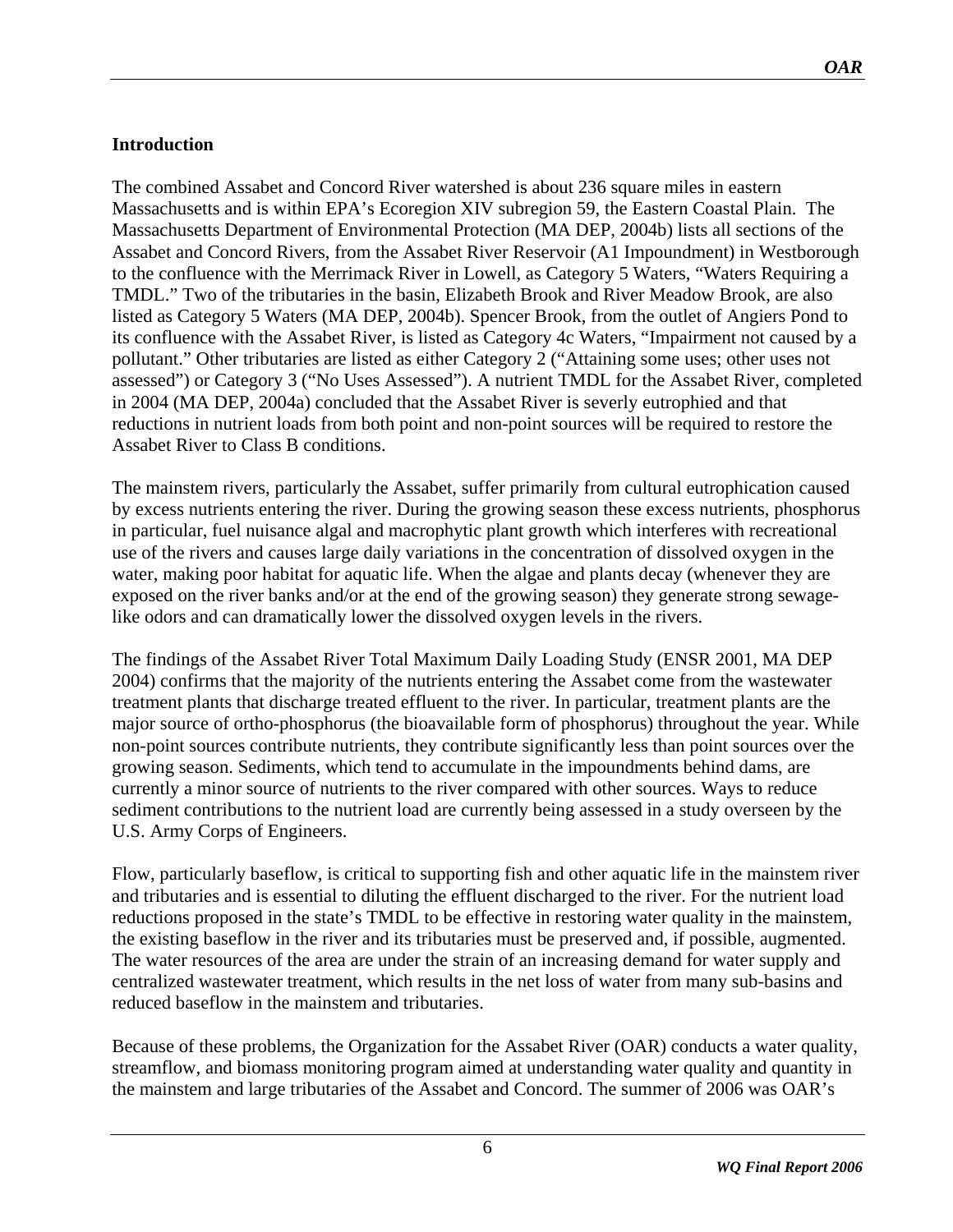<span id="page-6-0"></span>fifteenth consecutive summer collecting data at 12 mainstem Assabet River sites, including the longest standing sites above and below each major wastewater treatment plant, its fifth year collecting data at tributary sites, and its third year collecting data at three mainstem Concord River sites, and its second year assessing aquatic plant biomass in the large impoundments of the Assabet River. Water quality data collected under OAR's Water Quality Monitoring Program Quality Assurance Program Plan (OAR 2000a), and the Quality Assurance Program Plan for the StreamWatch Project (OAR 2003a) may be used by EPA and DEP in making regulatory decisions. The goals of OAR's monitoring program remain: to understand long-term trends in the condition of the river and its tributaries, provide sound scientific information to evaluate regulatory decisions that affect the river, and to promote stewardship of the river through volunteer participation in the project.

The data collected also support the goals of the StreamWatch project: to characterize fish habitat conditions in the main tributary sub-basins of the Assabet River and make timely, accurate streamflow and water quality data available. Weekly streamflow and habitat availability data were collected at nine tributary sites (Assabet headwaters, Hop Brook, Cold Harbor Brook, North Brook, Fort Meadow Brook, Elizabeth Brook, Danforth Brook, Nashoba Brook, and River Meadow Brook) to calculate "Stream Health Index" readings for those streams as part of the StreamWatch project. (The Stream Health index is described at [www.assabetriver.org/streamwatch/howindex.html.](http://www.assabetriver.org/streamwatch/howindex.html)) This report covers the water quality and streamflow data and aquatic plant biomass data collected in the major impoundments of the river. Water quality reports and data for 1999 – 2005 (OAR 2000b, OAR 2001, OAR 2002, OAR 2003b, OAR 2004, OAR 2005, OAR 2006b) and 2005 biomass sampling project (OAR 2006a) are available on OAR's website ([www.assabetriver.org/wq/](http://www.assabetriver.org/wq/)).

### **Water Quality Sampling Methods**

Twenty eight (28) trained volunteers and OAR staff monitored water quality at 12 sites along the mainstem Assabet, three sites along the mainstem Concord River, and ten sites on the major tributaries to those rivers (Table 1, Figure 1). Each site is assigned a three letter prefix for the waterbody name plus a three number designation indicating rivermiles above its confluence with the next stream. For example, the Cold Harbor Brook site at Cherry Street in Northborough, 3.0 miles upstream of the confluence of the brook with the Assabet River, is designated "CLD-030." Water quality monitoring (bottle samples*, in-situ* measurements, and observations) was conducted one weekend (5:00 am - 9:00 am) each month in May (headwater and tributary sites only in May), June, July, August, and September. Staff gage readings and habitat availability estimates at the tributary stream sites were made once a week and reported to the OAR office. Streamflow was calculated from the stage readings using stage/discharge rating curves developed in cooperation with USGS.

Samples for nutrients and suspended solids were taken using bottles supplied by the laboratories and were stored in the dark on ice during transport from the field to the lab. Samples to be analyzed by Thorstensen Laboratory were delivered to the laboratory within four hours of collection. *In-situ* readings of temperature, dissolved oxygen, pH, and conductivity were taken using multi-function YSI 6000-series meters. To ensure that samples were representative of the bulk flow of the river in wadeable free-running sections, bottle samples and YSI readings were taken from the main flow of the river at mid-depth where possible. At ten percent of the sites during each sampling event, duplicate field samples and field blanks of distilled water were taken. [Table 2](#page-10-0), below, summarizes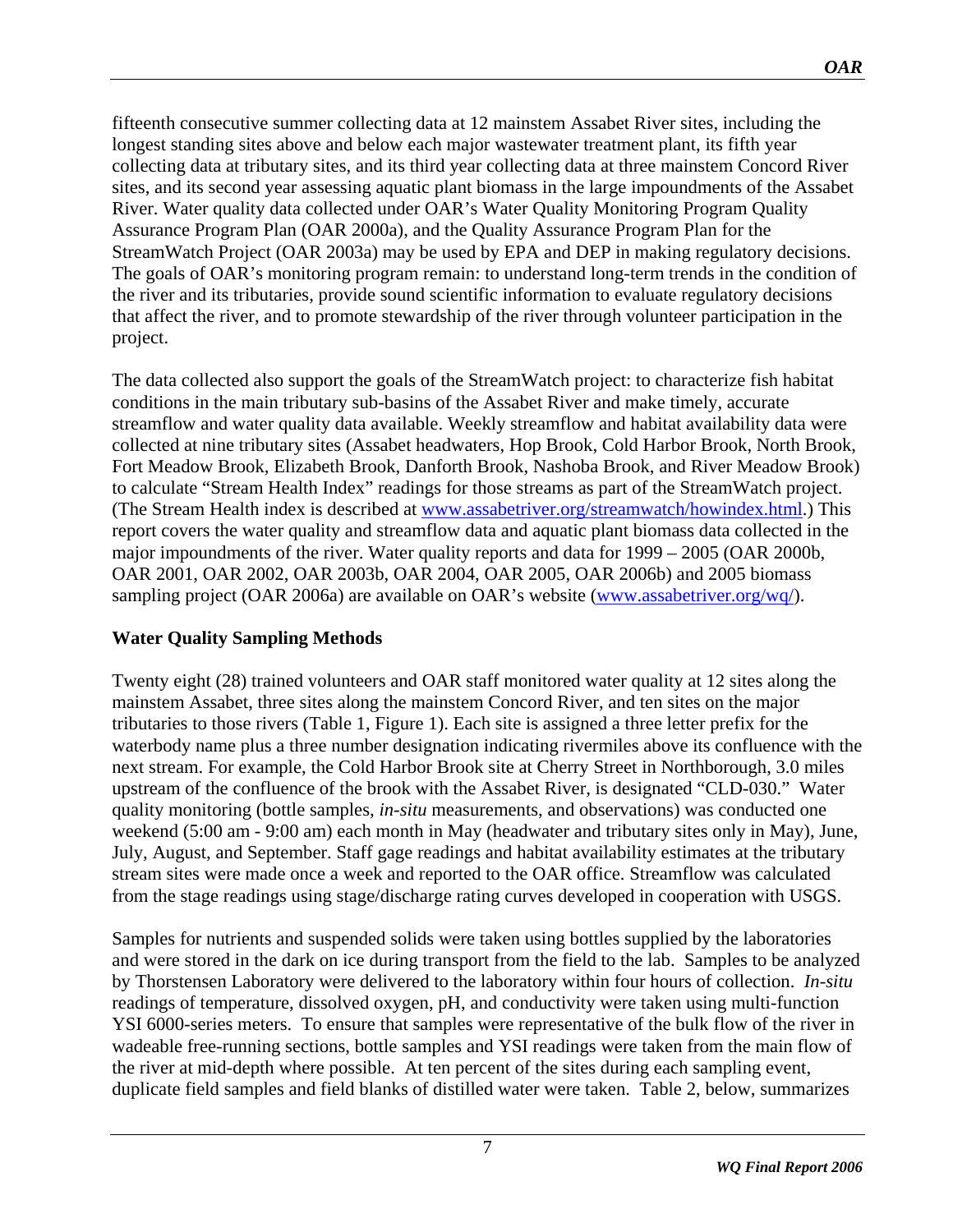### <span id="page-7-0"></span>**Table 1: OAR Sampling Sites – Summer 2006**

|                                  |                |                                                                                       |         | Data Collected    |               |                         |  |
|----------------------------------|----------------|---------------------------------------------------------------------------------------|---------|-------------------|---------------|-------------------------|--|
| Section                          | New Site #     | <b>Site Description</b><br>(SARIS # in Basin 82)                                      | In-situ | Samples<br>Bottle | gage<br>Staff | <b>Biomass</b><br>Plant |  |
| Head-<br>water                   | ABT-311        | Assabet at Maynard Street, Westboro<br>(46775)                                        | X       | X                 | X             |                         |  |
|                                  | ABT-301        | Assabet by Rte 9 East bridge, Westborough (46775)                                     | X       | X                 |               |                         |  |
|                                  | <b>ABT-280</b> | Assabet by School St. bridge, Northborough (46775)                                    | X       | X                 |               |                         |  |
| <b>Upper Assabet</b><br>Mainstem | ABT-242        | Assabet by Boundary Rd. bridge, Northborough (46775)                                  | X       | X                 |               |                         |  |
|                                  | ABT-238        | Assabet upstream of dam off Robin Hill Rd., Marlborough (46775)                       | X       | X                 |               |                         |  |
|                                  | ABT-162        | Assabet by Cox Street bridge, Hudson (46775)                                          | X       | X                 | X             |                         |  |
|                                  | ABT-144        | Assabet downstream of Gleasondale dam, Rte 62, Stow (46775)                           | X       | X                 |               |                         |  |
|                                  | ABT-077        | Assabet by USGS gage, Rte 27/62, Maynard (46775)                                      | X       | X                 |               |                         |  |
| Lower Assabet                    | ABT-063        | Assabet by Rte 62 bridge nr. Acton Ford, Acton (46775)                                | X       | X                 |               |                         |  |
| Mainstem                         | ABT-033        | Assabet by Rte 62 bridge nr. pump station, W. Concord (46775)                         | X       | X                 |               |                         |  |
|                                  | ABT-026        | Assabet by Rte 2 bridge, Concord (46775)                                              | X       | X                 |               |                         |  |
|                                  | ABT-010        | Assabet nr. Lowell Road, Concord (46775)                                              | X       | Χ                 |               |                         |  |
|                                  | CND-161        | Concord at Lowell Road bridge, Concord (46500)                                        | X       | Χ                 |               |                         |  |
| Mainstem<br>Concord              | CND-093        | Concord at Rte 4 bridge, Billerica (46500)                                            | X       | X                 |               |                         |  |
|                                  | CND-009        | Concord at Rogers Street bridge, Lowell (46500)                                       | X       | X                 |               |                         |  |
|                                  | HOP-011        | Hop Brook, nr. Otis Street, Northboro (47600)                                         | X       | X                 | Х             |                         |  |
|                                  | CLD-030        | Cold Harbor Brook, Cherry Street bridge, Northborough (47550)                         | X       | X                 | X             |                         |  |
|                                  | <b>NTH-009</b> | North Brook, Whitney Ave. bridge, Berlin (47375)                                      | X       | X                 | X             |                         |  |
|                                  | DAN-013        | Danforth Brook, nr. Rte 85 bridge, Hudson (47275)                                     | X       | Х                 | Х             |                         |  |
|                                  | FTM-012        | Fort Meadow Brook, Shay Road bridge, Hudson (47200)                                   | Х       | X                 | X             |                         |  |
| <b>Tributaries</b>               | ELZ-004        | Elizabeth Br. (aka Assabet Br.), nr. White Pond Rd., Stow (47125)                     | X       | Χ                 | X             |                         |  |
|                                  | <b>NSH-002</b> | Nashoba Brook, Commonwealth Ave. bridge,<br>W. Concord (unnamed; outlet Warners Pond) | X       | Х                 | Х             |                         |  |
|                                  | SPN-003        | Spencer Brook, Barrett's Mill Rd bridge, Concord<br>(unnamed; outlet Angiers Pond)    | X       | X                 | X             |                         |  |
|                                  | <b>RVM-038</b> | River Meadow Brook by Rte 129, Chelmsford (46525)                                     | X       | X                 | Χ             |                         |  |
|                                  | <b>RVM-005</b> | River Meadow Brook by Thorndike Street, Lowell (46525)                                | Χ       | Χ                 |               |                         |  |
|                                  | n/a            | Ben Smith Impoundment, above Rte 62/117, Maynard (46775)                              |         |                   |               | X                       |  |
|                                  | n/a            | Gleasondale Impoundment, above Rte 62, Stow (46775)                                   |         |                   |               | X                       |  |
|                                  | n/a            | Hudson Impoudment, above Rte 85, Hudson (46775)                                       |         |                   |               | х                       |  |
| Impoundments                     | n/a            | Allen Street Impoundment, above Allen Street, Northborough (46775)                    |         |                   |               | X                       |  |
|                                  | n/a            | Billerica Impoundment, above Faulkner Street, Billerica (46500)                       |         |                   |               | X                       |  |

<sup>a</sup> *In-situ*: temperature, DO, pH, and conductivity<br><sup>b</sup> Bottle Samples: TSS, TP, ortho-P, TKN, nitrates, and ammonia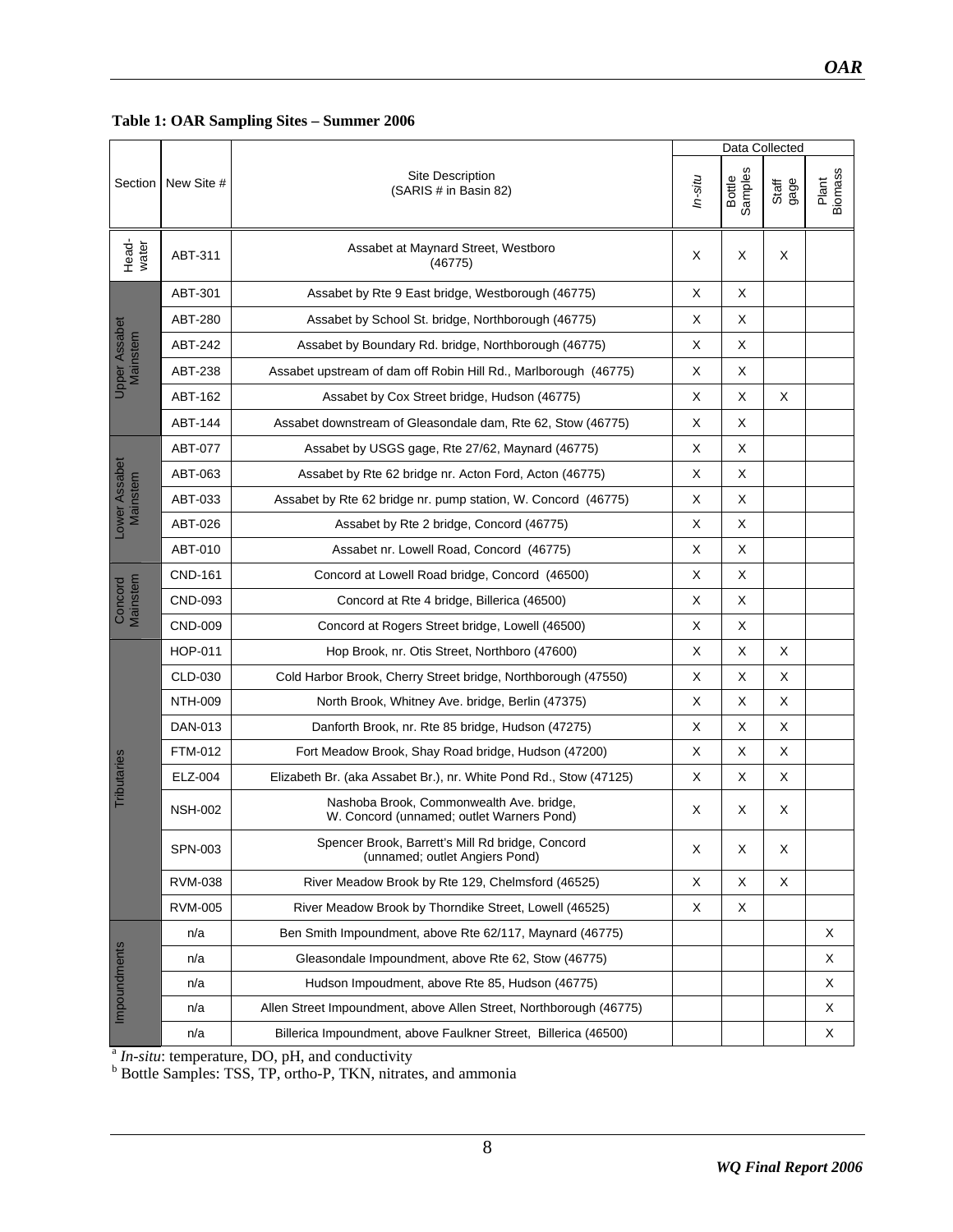

<span id="page-8-0"></span>**Figure 1: Sudbury, Assabet, and Concord River Watershed and 2006 Sampling Sites**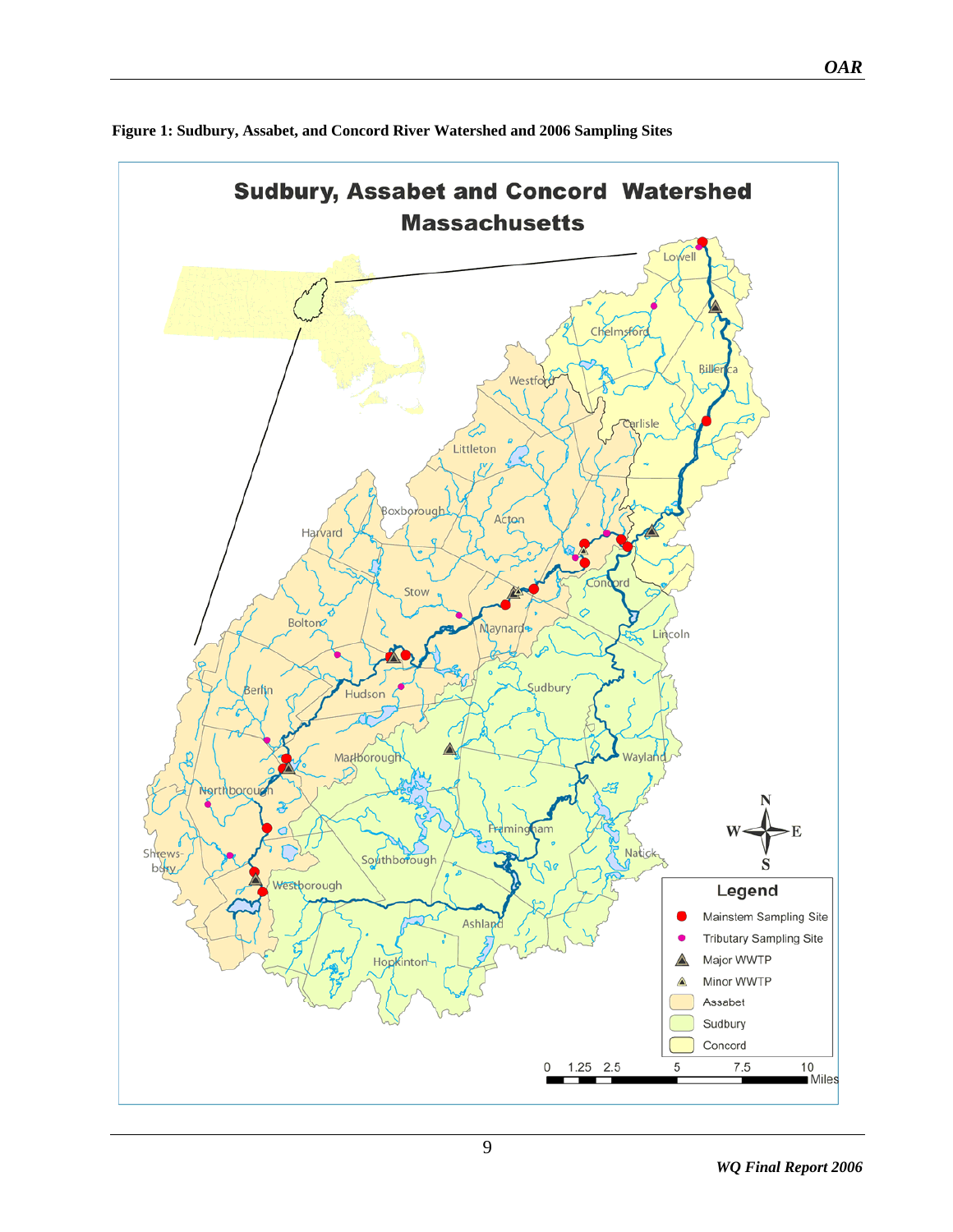**Figure 2: Assabet River Profile - Elevation vs. Rivermile**

<span id="page-9-0"></span>![](_page_9_Figure_1.jpeg)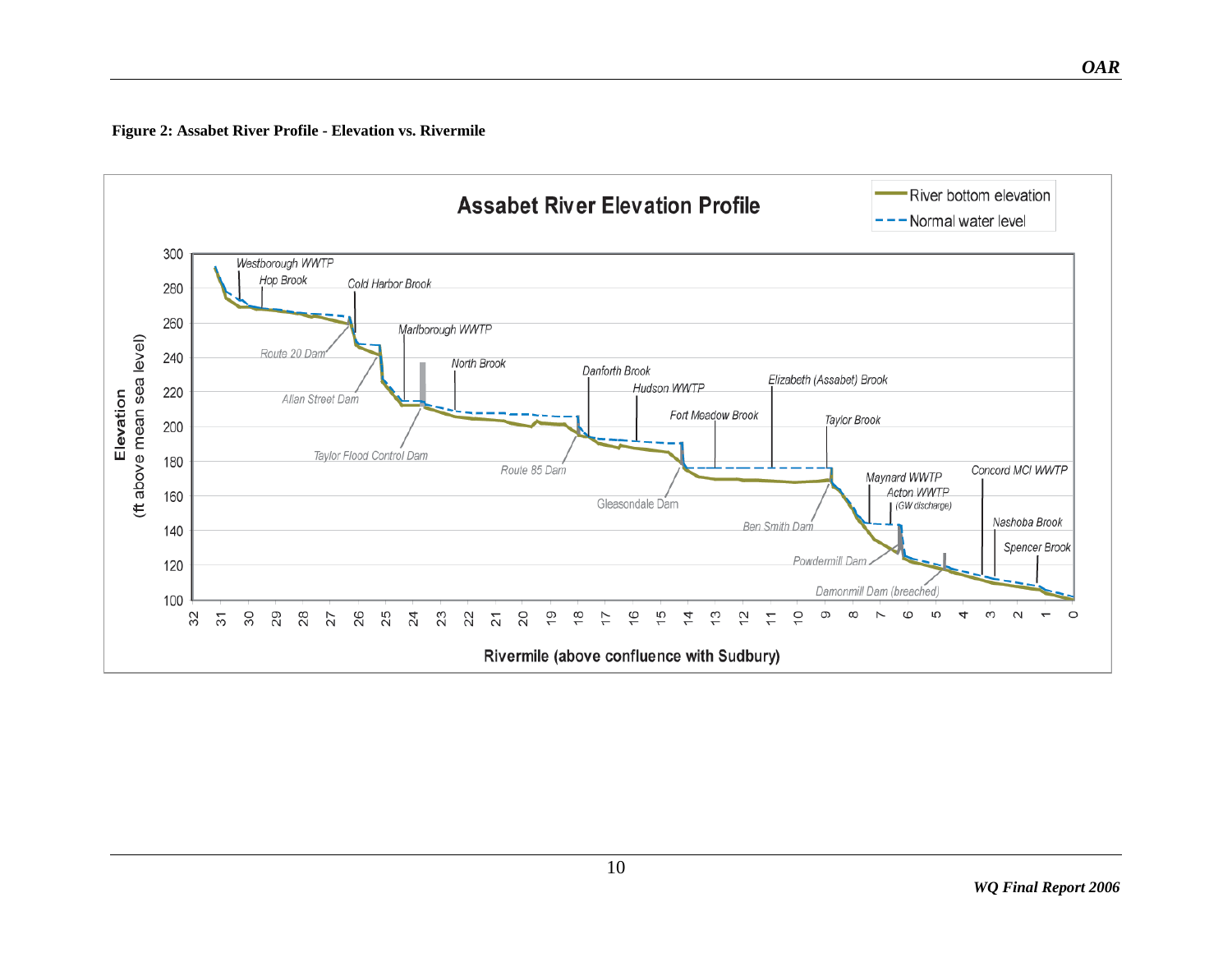| <b>Parameter</b>                  | <b>Sample</b><br><b>Type</b> | <b>Analysis</b><br>Method # | <b>Equipment</b><br>Range/<br><b>Detection Limits</b> | <b>Sampling</b><br><b>Equipment</b> | Laboratory                    |
|-----------------------------------|------------------------------|-----------------------------|-------------------------------------------------------|-------------------------------------|-------------------------------|
| Temperature                       | in-situ                      | ---                         | $-5 - 45^\circ$ C                                     | YSI 6000-series                     | ---                           |
| рH                                | in-situ                      | ---                         | 0 to 14 units                                         | YSI 6000-series                     | ---                           |
| Dissolved oxygen                  | in-situ                      | ---                         | $0 - 50$ ma/L                                         | YSI 6000-series                     | ---                           |
| Conductivity                      | in-situ                      | ---                         | 0 to 1000 $\mu$ S/cm                                  | YSI 6000-series                     | ---                           |
| <b>Total Suspended</b><br>Solids  | bottle                       | $EPA$ 160.2 <sup>a</sup>    | $1.0$ mg/L                                            | bottle                              | <b>Thorstensen Laboratory</b> |
| Total phosphorus                  | bottle                       | EPA 365.2                   | $0.01$ mg/L                                           | bottle                              | <b>Thorstensen Laboratory</b> |
| ortho-Phosphate                   | bottle                       | EPA 365.2                   | $0.01$ mg/L                                           | bottle                              | <b>Thorstensen Laboratory</b> |
| <b>Total Kjeldahl</b><br>Nitrogen | bottle                       | EPA 351.3                   | $0.05$ mg/L                                           | bottle                              | <b>Thorstensen Laboratory</b> |
| <b>Nitrates</b>                   | bottle                       | EPA 300.0                   | $0.01$ mg/L                                           | bottle                              | <b>Thorstensen Laboratory</b> |
| Ammonia                           | bottle                       | EPA 350.3                   | $0.03$ mg/L                                           | bottle                              | Thorstensen Laboratory        |

<span id="page-10-0"></span>**Table 2: Sampling and Analysis Methods** 

<sup>a</sup> USEPA, 1983.

<sup>b</sup> American Public Health Association, 1995.

the parameters measured, laboratory methods and equipment used. Detailed descriptions of sampling methods and quality control measures are available in the Water Quality Monitoring Program QAPP (OAR, 2000a) and the QAPP for the StreamWatch Project (OAR, 2003a).

Water quality measurements were compared with the Massachusetts Water Quality Standards for Class B waters (MA DEP, 1997) and the guidance for determining use support (MA DEP, 2004b) (Table 3). All segments of the Assabet and Concord are designated Class B warm waters; all of the tributary streams assessed in this project are designated Class B waters. For nutrient concentrations (where the Massachusetts standard is narrative) results were compared with the EPA "Gold Book" total phosphorus criteria of 0.05 mg/L TP (US EPA, 1986) (Table 3) and with summertime data for Ecoregion XIV subregion 59 streams (US EPA, 2000) (Table 4).

| <b>Parameter</b>                        | <b>Standard</b>                                                                                                                                                                                                                              |
|-----------------------------------------|----------------------------------------------------------------------------------------------------------------------------------------------------------------------------------------------------------------------------------------------|
| Dissolved oxygen <sup>a</sup>           | 5.0 mg/l and 60% saturation in warm water fisheries<br>6.0 mg/l and 75% saturation in cold water fisheries                                                                                                                                   |
| рH                                      | $6.5 - 9.0$ for freshwater aquatic life $b$<br>$6.5 - 8.3$ inland waters (upper limit is a swimming standard) <sup>a</sup>                                                                                                                   |
| Nutrients <sup>a</sup>                  | "control cultural eutrophication"                                                                                                                                                                                                            |
| Total phosphorus <sup>b</sup>           | 0.050 mg/L total phosphorus                                                                                                                                                                                                                  |
| Temperature <sup>a</sup>                | 28.3° C and $\Delta < 2.8$ ° C for warm water fisheries<br>20.0° C and $\Lambda$ < 1.7° C for cold water fisheries                                                                                                                           |
| Suspended Solids <sup>c</sup>           | Aquatic life: 25 mg/L maximum, $\Delta$ 10 mg/L due to a discharge                                                                                                                                                                           |
| Aesthetics<br>Biocommunity <sup>c</sup> | Primary or secondary contact recreational use: no nuisance<br>organisms that render the water aesthetically objectionable or<br>unusable, BPJ; Cover of macrophytes <50% within any portion of<br>the lake area at maximum extent of growth. |

**Table 3: Water Quality Standards and Guidance for Use Support** 

a MA DEP. 1997.

b US EPA. 1986.

 $\rm ^{c}$  MA DEP. 2004b.

11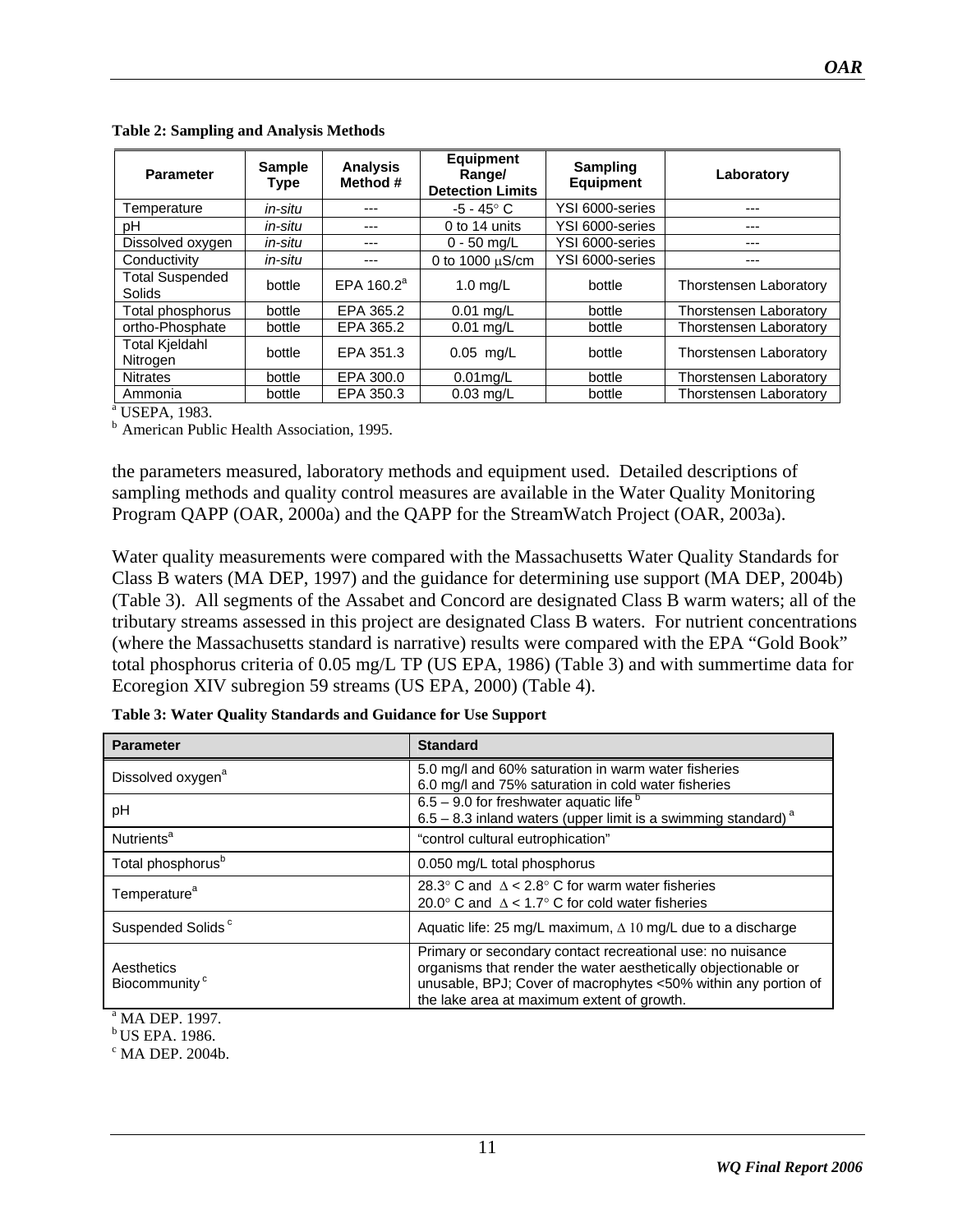| <b>Parameter</b>        | Reference condition (25 <sup>th</sup> percentile based on summer data for<br>Ecoregion XIV subregion 59) <sup>a</sup> |
|-------------------------|-----------------------------------------------------------------------------------------------------------------------|
| Total Phosphorus (mg/L) | 0.025                                                                                                                 |
| Total Nitrogen (mg/L)   | 0.44                                                                                                                  |
| $NO2 + NO3 (mg/L)$      | 0.34                                                                                                                  |
| $TKN$ (mg/L)            | 0.30                                                                                                                  |
|                         |                                                                                                                       |

<span id="page-11-0"></span>

| Table 4: Reference Conditions for Aggregate Ecoregion XIV Subregion 59 Streams |  |  |
|--------------------------------------------------------------------------------|--|--|
|                                                                                |  |  |

a USEPA. 2000.

#### *River Reaches and Tributaries*

All the sites tested were in relatively free-flowing sections of the river and tributaries. For the purposes of data analysis, the sites are divided into sections: (1) the upper and lower reaches of the Assabet mainstem, (2) the Concord River mainstem, and (3) the Assabet headwater and all tributary sites (Table 1). The upper reach of the Assabet goes from ABT-301 (Route 9, Westborough) to ABT-144 (Gleasondale, Stow). The lower reach of the Assabet goes from ABT-077 (Route 62, Maynard) to ABT-010 (near Lowell Road, Concord); the Concord mainstem includes three sites from CND-161 (below the confluence of the Assabet and Sudbury) to CND-009 (at Rogers Street in Lowell). Because the headwaters site ABT-311 (Maynard Street, Westborough) is upstream of the first wastewater treatment plant discharge, it is reported separately from the other Assabet River mainstem sites. Sites HOP-011 (Hop Brook), CLD-030 (Cold Harbor Brook), NTH-009 (North Brook), DAN-013 (Danforth Brook), FTM-012 (Fort Meadow), ELZ-004 (Elizabeth Brook), SPN-003 (Spencer Brook), and NSH-002 (Nashoba Brook) are all on tributaries to the Assabet River. RVM-038 (River Meadow Brook at Chelmsford) and RVM-005 (River Meadow Brook at Lowell) are on the largest tributary to the Concord River. Table 5 lists tributary and mainstem basin characteristics calculated using USGS's StreamStats program.

|                                    | <b>Statistics at Mouth of Tributary<sup>a</sup></b> |                              |                                      |                               |               |
|------------------------------------|-----------------------------------------------------|------------------------------|--------------------------------------|-------------------------------|---------------|
| <b>Tributary Streams</b>           | Latitude/Longitude<br>at Mouth of<br>Tributary      | Drainage<br>Area<br>(sq.mi.) | Stratified<br>Drift Area<br>(sq.mi.) | % area<br>stratified<br>drift | Slope $b$ (%) |
| Cold Harbor Brook, Northborough    | 42.3238/-71.6413                                    | 6.86                         | 1.97                                 | 28.72                         | 5.01          |
| Danforth/ Mill Brook, Hudson       | 42.3897/-71.5666                                    | 7.17                         | 2.06                                 | 28.73                         | 3.58          |
| Elizabeth Brook, Stow              | 42.4217/-71.4776                                    | 19.09                        | 6.93                                 | 36.30                         | 3.73          |
| Fort Meadow Brook, Hudson          | 42.3975/-71.5169                                    | 6.25                         | 1.76                                 | 28.16                         | 3.77          |
| Hop Brook, Northborough/Shrewsbury | 42.2887/-71.6449                                    | 7.87                         | 2.09                                 | 26.56                         | 3.57          |
| Nashoba Brook, Concord             | 42.4592/-71.3942                                    | 48.05                        | 19.05                                | 39.65                         | 2.29          |
| North Brook, Berlin                | 42.3576/-71.6188                                    | 16.89                        | 4.12                                 | 24.39                         | 4.38          |
| River Meadow Brook, Lowell         | 42.6318/-71.3087                                    | 26.32                        | 16.18                                | 61.47                         | 1.91          |
| Spencer Brook, Concord             | 42.4714/-71.3731                                    | 7.16                         | 2.16                                 | 30.17                         | 2.09          |
| <b>Mainstem Sites</b>              | Statistics at Mainstem Sites <sup>a</sup>           |                              |                                      |                               |               |
| mouth Concord River, Lowell        | 42.6351/-71.3015                                    | 400.0                        | 197.97                               | 49.49                         | 2.63          |
| mouth Assabet River, Concord       | 42.4652/-71.3596                                    | 177.81                       | 73.00                                | 41.06                         | 3.01          |
| Assabet at Maynard St., Westboro   | 42.2741/-71.6322                                    | 6.79                         | 1.64                                 | 24.15                         | 3.61          |

| <b>Table 5: StreamStats Drainage Basin Statistics</b> |  |  |
|-------------------------------------------------------|--|--|
|                                                       |  |  |

<sup>a</sup> Calculated using USGS's StreamStats program (http://ststdmamrl.er.usgs.gov/streamstats/)

 $<sup>b</sup>$  Slope is the mean basin slope calculated from th[e slope of each grid cell in the designated](http://ststdmamrl.er.usgs.gov/streamstats/) subbasin.</sup>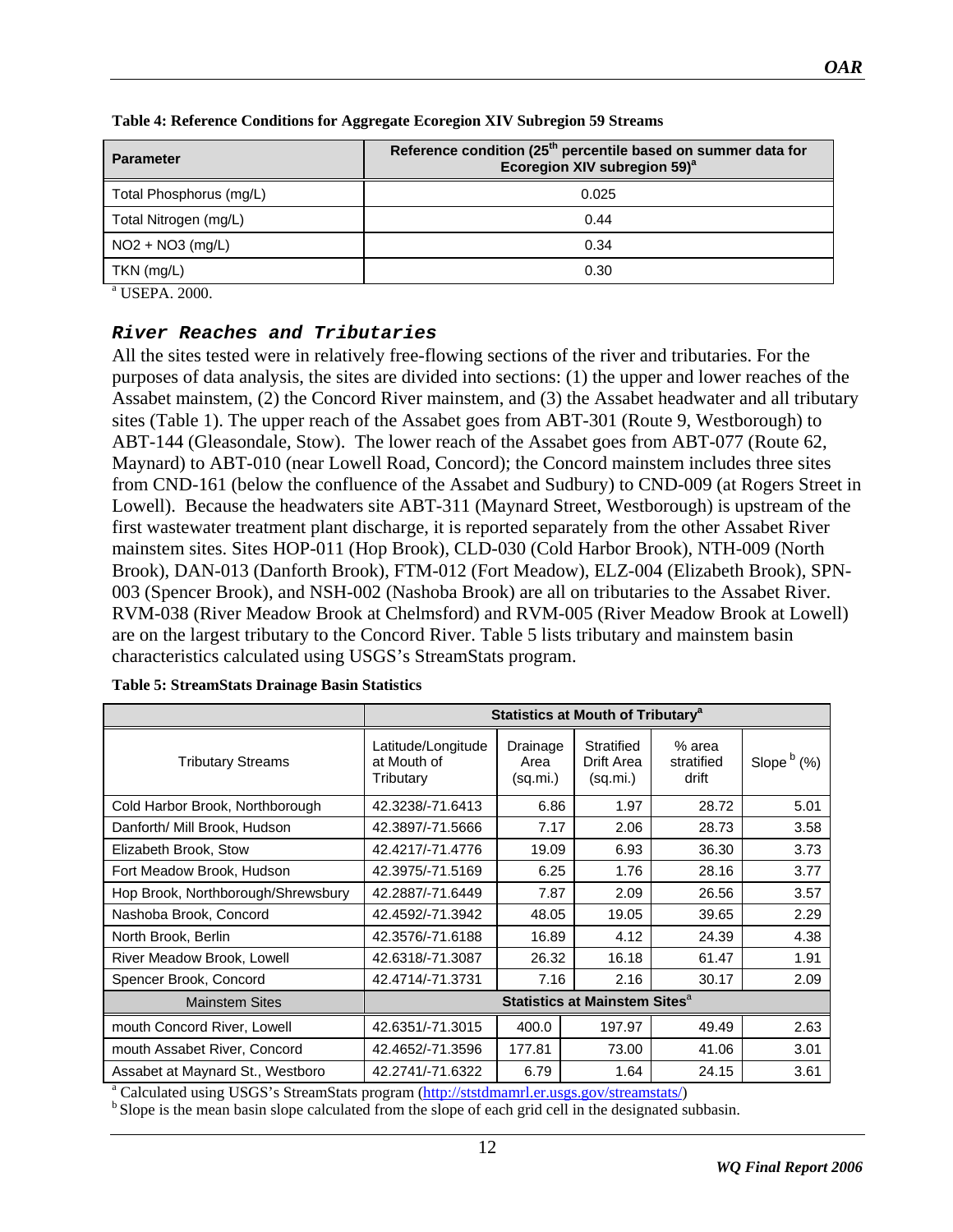# <span id="page-12-0"></span>**Aquatic Plant Biomass Sampling Methods**

The biomass assessment was based on visual examination from a boat of the major river impoundments to assess the nature and extent of aquatic plant biomass in five impoundments (Table 1): Faulkner Mill in Billerica, Ben Smith in Maynard, Rte 85 in Hudson, Gleasondale in Stow, and Allen Street in Northborough. In each impoundment, a series of transects perpendicular to the perceived stream channel were established and observations were made at multiple points along each of the transects. Transects and observation points were spaced appropriately to the size and plant coverage of the impoundment to adequately map the distribution of aquatic plants in the entire impoundment. All assessments were conducted between August  $11<sup>th</sup>$  and September  $1<sup>st</sup>$ , 2006.

At each transect point water depth was measured. Observations of biomass were made viewing an area covering a ~ 10 ft diameter circle. A viewing tube, held over the side of the boat, was used to help estimate biovolume and a plant rake was used where samples were needed for confirmatory identification. Aquatic plants at each point were identified using a field guide (Kelly, 1999) and the dominant plants (floating and submerged) were noted. Plant cover was rated into classes on a scale of  $0 - 5$  ( $0 =$  no plants to  $5 = 100\%$  cover). Plant biovolume was rated into classes on a scale of  $0 5 (0 = no$  plants to  $5 =$  water column completely filled with plants). The presence of algal mats on the bottom or in association with plants (visible periphytic growths) was noted. Transect locations and observation points were recorded on a topographic map in the field; data was recorded directly into a field notebook.

At a subset of the sampling locations, a  $0.5-m^2$  sample was harvested, drained, and transported to shore for weighing. The mean of the wet weights for each biovolume field rating was used to calculate the factor to convert the field ratings of biovolume to biomass (wet weight in  $g/m2$ ). The field data was entered as ArcGIS shapefiles and interpolated to raster files to calculate the total biomass for each impoundment. In general, areas of emergent vegetation were not included in the analysis.

Total biomass per impoundment was compared with total biomass calculated as part of the Assabet River TMDL study in 1999 and 2000 (ENSR, 2001). For this comparison, the biomass for the Ben Smith impoundment reported in 1999 and 2000 was recalculated to compare similar assessment areas.

# **Results and Discussion**

Reach (see Table 1 for reaches) and tributary statistics are summarized for the summer in Table 7, below. Full monthly summaries of the water quality data are attached in the Appendix I. Individual parameters are discussed below.

# *Precipitation and Streamflow*

Precipitation and the consequent stormwater runoff affect water quality. Because increased stormwater runoff is correlated with increased concentrations of total suspended solids, total phosphorus, and nitrate/nitrites, it is worth noting precipitation before and during the sampling. For the purposes of this project a "dry weather" sampling is that which is preceded by at least 48 hours with less than 0.1" of precipitation. In 2006, the May, June and September samplings were preceded by rain; the July and August samples were taken in "dry weather" (Figure 3).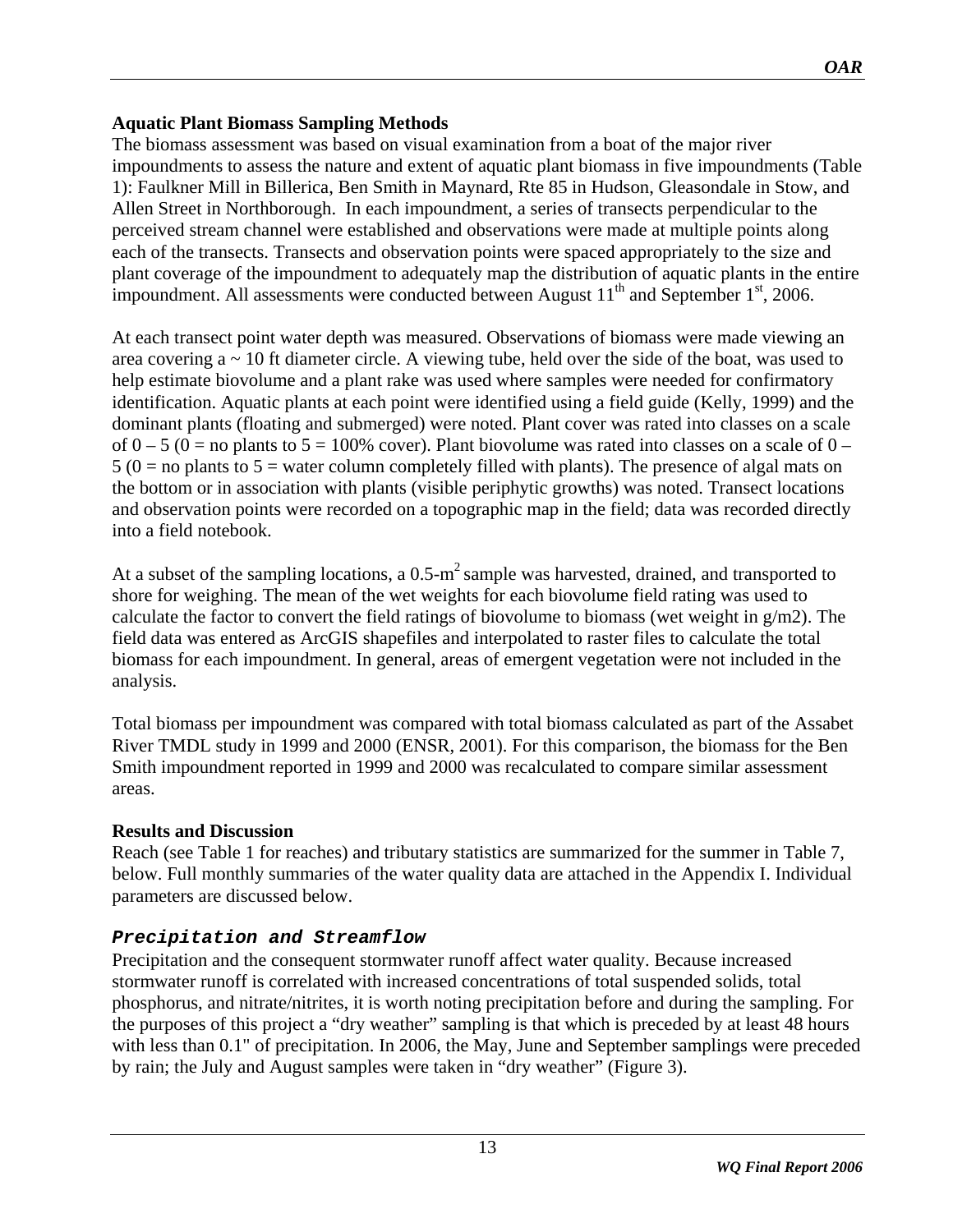![](_page_13_Figure_1.jpeg)

### <span id="page-13-0"></span>**Figure 3: Rainfall Data (May to Sept 2006) National Weather Service, Worcester**

[Table 6](#page-13-0) shows composite monthly rainfall for the Central Region of Massachusetts as reported by the Department of Conservation and Recreation; as of September, precipitation over the previous 6 months had been 132% of normal. Precipitation in the Northeast Region over the same period of time was 174% of normal. Rainfall was particularly high in May and June in 2006.

| Table 6: Composite Rainfall Data (May to Sept 2006) |
|-----------------------------------------------------|
|-----------------------------------------------------|

| 2006 Rainfall Data from DCR Rainfall Program - Central Region * |          |          |             |                |                   |  |
|-----------------------------------------------------------------|----------|----------|-------------|----------------|-------------------|--|
|                                                                 |          |          | Departure   | Percent of     | Percent of normal |  |
| Month                                                           | Rainfall | Normal   | from normal | normal for the | for previous 6    |  |
|                                                                 | (inches) | (inches) | (inches)    | month $(\%)$   | months $(\%)$     |  |
| May                                                             | 7.32     | 3.88     | 3.44        | 198            | 112               |  |
| June                                                            | 9.95     | 3.85     | 6.04        | 254            | 136               |  |
| July                                                            | 3.97     | 3.77     | 0.20        | 105            | 120               |  |
| August                                                          | 4.90     | 3.92     | 0.98        | 125            | 124               |  |
| Sept                                                            | 2.23     | 3.95     | $-1.72$     | 56             | 132               |  |

\* Accessed June 2007,<http://www.mass.gov/dcr/waterSupply/rainfall/>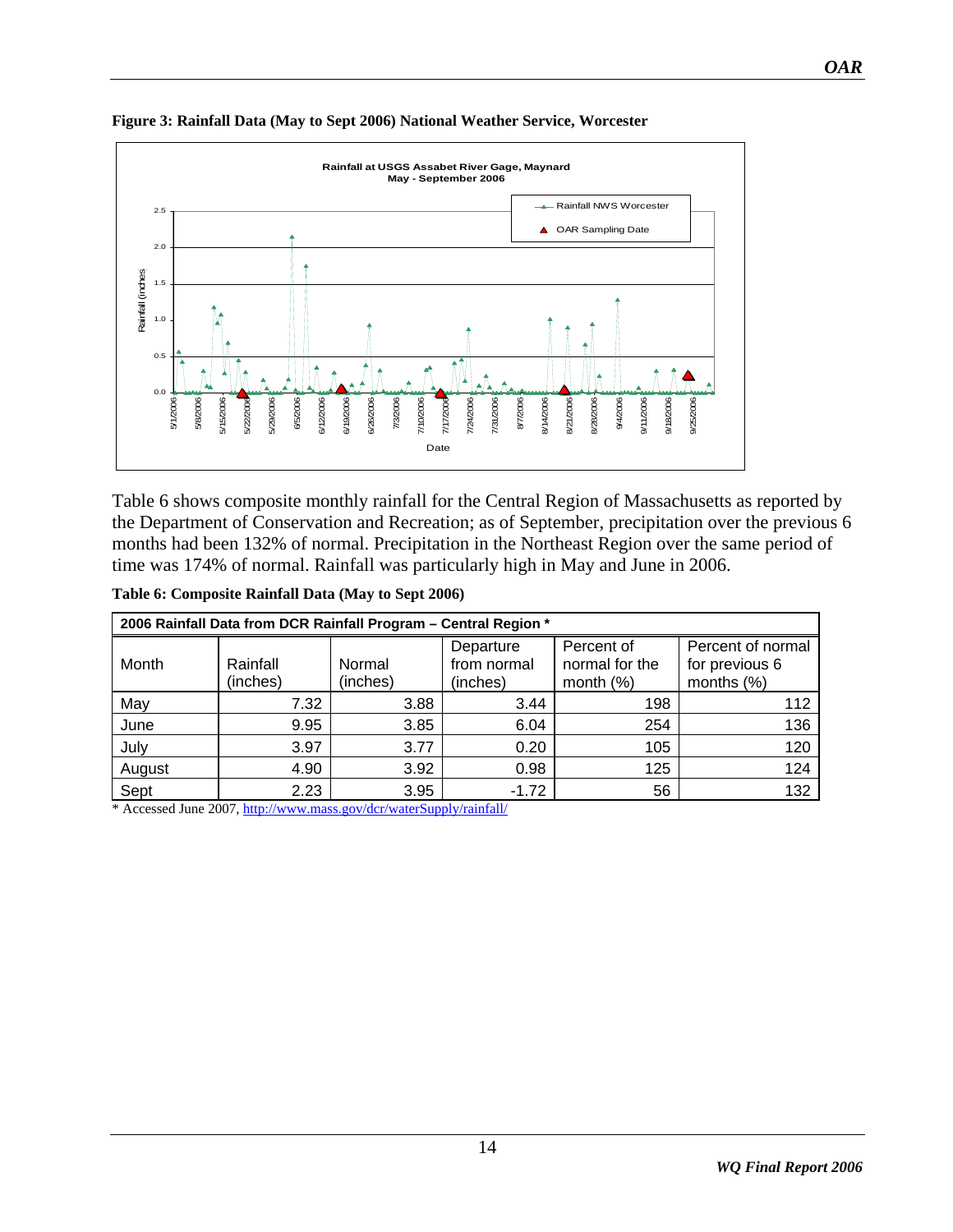#### **Table 7: Mainstem Reach and Tributary WQ Statistics**

|               |                                            |                   |            | Mainstem Reach and Tributary Statistics (morning readings between 5:30 - 8:30 am) |                          |                          |                       |      |                      |                   |                   |                           |                           |                      |                |
|---------------|--------------------------------------------|-------------------|------------|-----------------------------------------------------------------------------------|--------------------------|--------------------------|-----------------------|------|----------------------|-------------------|-------------------|---------------------------|---------------------------|----------------------|----------------|
| Date          | Reach                                      | <b>Sites</b>      | Statistic* | Water<br>Temp (°C)                                                                | D <sub>O</sub><br>% Sat. | D <sub>O</sub><br>(mg/L) | Cond.<br>$(\mu S/cm)$ | pH   | <b>TSS</b><br>(mg/L) | Total P<br>(mg/L) | ortho-P<br>(mg/L) | NO <sub>3</sub><br>(mg/L) | NH <sub>3</sub><br>(mg/L) | <b>TKN</b><br>(mg/L) | <b>Total N</b> |
|               | Headwater                                  | ABT-311 & Tribs   | Minimum    | 11.35                                                                             | 78.9                     | 8.00                     | 74                    | 6.03 | $\mathbf{1}$         | < 0.006           | < 0.006           | 0.03                      | < 0.03                    | < 0.1                | 0.1            |
| 20-May-06     | & Tribs<br>$(10$ sites)                    | ABT-311 & Tribs   | Maximum    | 14.76                                                                             | 98.8                     | 10.34                    | 362                   | 6.74 | $\overline{4}$       | 0.024             | 0.007             | 0.38                      | 0.05                      | 0.58                 | 1.0            |
|               |                                            | ABT-311 & Tribs   | Median     | 13.40                                                                             | 89.0                     | 9.29                     | 187                   | 6.40 | 1.9                  | 0.006             | &0.006            | 0.21                      | < 0.03                    | 0.20                 | 0.4            |
|               | Assabet and                                | ABT-301 - CND-009 | Minimum    | 18.23                                                                             | 60.7                     | 5.38                     | 176                   | 6.45 | $\mathbf{1}$         | 0.029             | 0.011             | 0.04                      | 0.03                      | < 0.05               | 0.19           |
|               | <b>Concord Mainstem</b><br>$(14$ sites)    | ABT-301 - CND-009 | Maximum    | 21.33                                                                             | 96.9                     | 9.13                     | 360                   | 7.32 | 23                   | 0.196             | 0.169             | 2.30                      | 0.80                      | 0.38                 | 2.53           |
|               |                                            | ABT-301 - CND-009 | Median     | 20.01                                                                             | 83.1                     | 7.56                     | 300                   | 6.87 | 5                    | 0.083             | 0.061             | 0.75                      | 0.13                      | 0.23                 | 0.98           |
|               | <b>Upper Assabet</b><br>Mainstem (6 sites) | ABT-301 - ABT-144 | Median     | 18.92                                                                             | 85.6                     | 7.94                     | 315                   | 7.06 | 3                    | 0.125             | 0.095             | 1.24                      | 0.20                      | 0.25                 | 1.50           |
| 17-June-06    | Lower Assabet<br>Mainstem (5 sites)        | ABT-077 - ABT-010 | Median     | 20.62                                                                             | 87.7                     | 7.88                     | 292                   | 6.68 | 5                    | 0.056             | 0.045             | 0.46                      | 0.08                      | 0.26                 | 0.74           |
|               | <b>Concord River</b><br>Mainstem (3 sites) | CND-161 - CND-009 | Median     | 21.15                                                                             | 70.5                     | 6.26                     | 283                   | 6.79 | 9                    | 0.042             | 0.022             | 0.24                      | 0.05                      | 0.14                 | 0.37           |
|               | Assabet Head &                             | ABT-311 & Tribs   | Minimum    | 16.37                                                                             | 67.6                     | 6.32                     | 102                   | 6.35 | $\mathbf{1}$         | 0.012             | < 0.006           | 0.05                      | 0.06                      | 0.18                 | 0.27           |
|               | <b>Tributaries</b><br>$(11$ sites)         | ABT-311 & Tribs   | Maximum    | 21.87                                                                             | 96.9                     | 9.13                     | 506                   | 7.37 | 10                   | 0.047             | 0.024             | 4.80                      | 0.12                      | 0.39                 | 4.98           |
|               |                                            | ABT-311 & Tribs   | Median     | 18.84                                                                             | 85.4                     | 7.94                     | 277                   | 6.99 | 4                    | 0.029             | 0.010             | 0.65                      | 0.08                      | 0.29                 | 0.94           |
|               | Assabet and                                | ABT-301 - CND-009 | Minimum    | 20.34                                                                             | 47.20                    | 3.91                     | 233                   | 6.75 | $\mathbf 1$          | 0.029             | 0.027             | 0.14                      | 0.03                      | < 0.05               | 0.28           |
|               | <b>Concord Mainstem</b><br>$(14$ sites)    | ABT-301 - CND-009 | Maximum    | 24.82                                                                             | 91.90                    | 7.96                     | 683                   | 7.19 | 10                   | 0.288             | 0.193             | 3.70                      | 0.26                      | 0.88                 | 3.89           |
|               |                                            | ABT-301 - CND-009 | Median     | 23.19                                                                             | 79.09                    | 6.76                     | 442                   | 7.00 | 5                    | 0.123             | 0.068             | 1.50                      | 0.09                      | 0.28                 | 1.78           |
|               | <b>Upper Assabet</b><br>Mainstem (6 sites) | ABT-301 - ABT-144 | Median     | 21.88                                                                             | 79.52                    | 6.97                     | 509                   | 7.01 | $\overline{2}$       | 0.188             | 0.108             | 2.30                      | 0.05                      | 0.17                 | 2.46           |
| $15$ -July-06 | Lower Assabet<br>Mainstem (5 sites)        | ABT-077 - ABT-010 | Median     | 24.01                                                                             | 86.60                    | 7.28                     | 411                   | 7.01 | 6                    | 0.079             | 0.041             | 1.19                      | 0.05                      | 0.16                 | 1.35           |
|               | <b>Concord River</b><br>Mainstem (3 sites) | CND-161 - CND-009 | Median     | 24.43                                                                             | 65.73                    | 5.49                     | 357                   | 6.98 | $\overline{7}$       | 0.068             | 0.034             | 0.42                      | 0.21                      | 0.70                 | 1.12           |
|               | Assabet Head &                             | ABT-311 & Tribs   | Minimum    | 20.86                                                                             | 58.70                    | 5.19                     | 115                   | 6.72 | $\mathbf{1}$         | 0.023             | < 0.006           | 0.08                      | 0.03                      | 0.11                 | 0.21           |
|               | Tributaries<br>$(11$ sites)                | ABT-311 & Tribs   | Maximum    | 25.07                                                                             | 95.80                    | 8.55                     | 552                   | 7.24 | 11                   | 0.131             | 0.055             | 0.41                      | 0.14                      | 0.46                 | 0.76           |
|               |                                            | ABT-311 & Tribs   | Median     | 22.35                                                                             | 80.58                    | 6.99                     | 302                   | 6.98 | 3                    | 0.064             | 0.024             | 0.23                      | 0.05                      | 0.21                 | 0.44           |

<span id="page-14-0"></span>\* calculated as ½ detection level where samples are BDL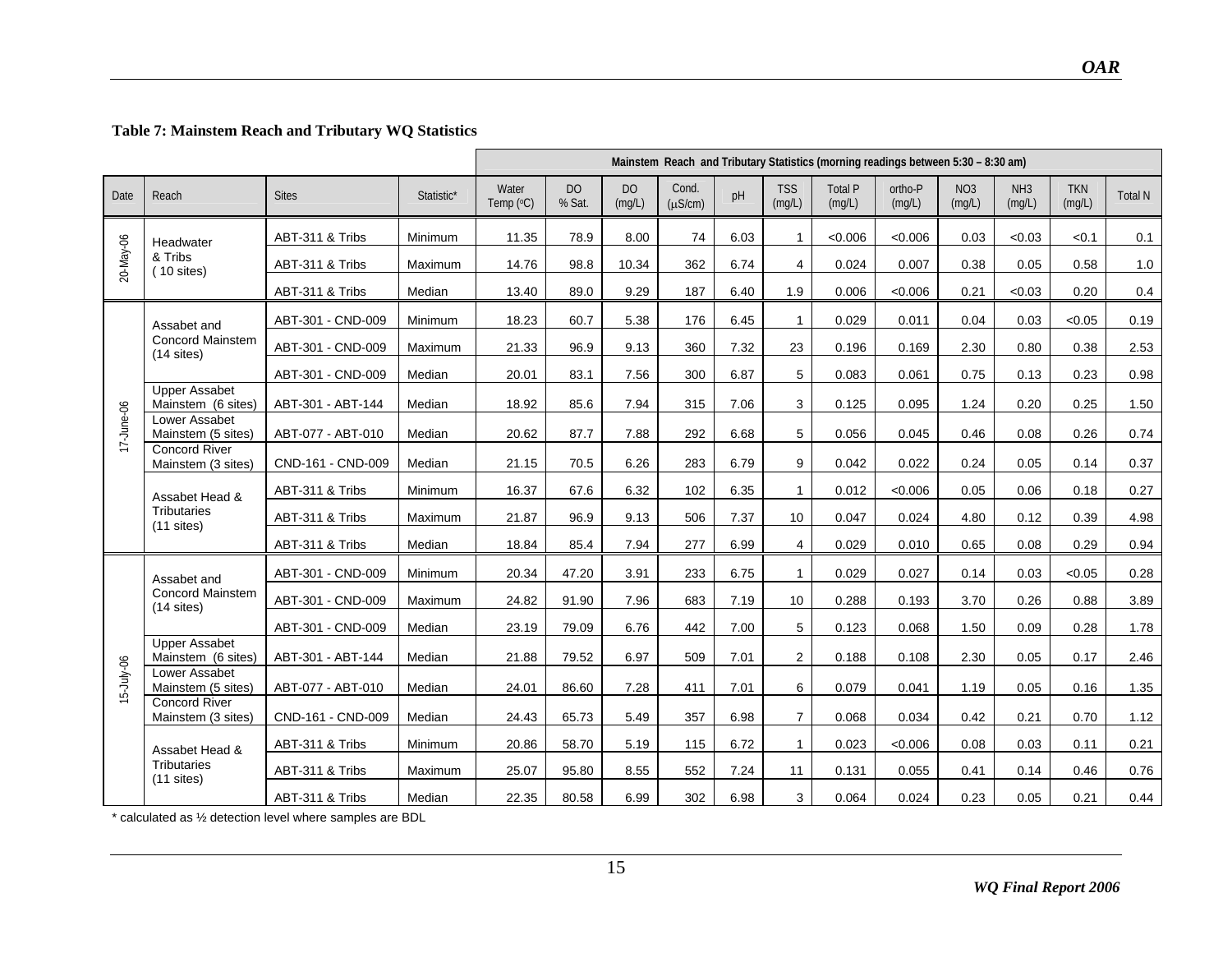|              |                                            | Table 7: Mainstem Reach and Tributary Statistics - Continued |            |                    |              |              |                       |      |                      |                          |                   |                           |                           |                      |         |
|--------------|--------------------------------------------|--------------------------------------------------------------|------------|--------------------|--------------|--------------|-----------------------|------|----------------------|--------------------------|-------------------|---------------------------|---------------------------|----------------------|---------|
|              | <b>Sites</b>                               | Reach                                                        | Statistic* | Water<br>Temp (°C) | DO<br>(mg/L) | DO<br>% Sat. | Cond.<br>$(\mu S/cm)$ | pH   | <b>TSS</b><br>(mg/L) | <b>Total P</b><br>(mg/L) | ortho-P<br>(mg/L) | NO <sub>3</sub><br>(mg/L) | NH <sub>3</sub><br>(mg/L) | <b>TKN</b><br>(mg/L) | Total N |
|              | Assabet and                                | ABT-301 - CND-009                                            | Minimum    | 19.85              | 58.8         | 5.15         | 430                   | 6.71 | $\mathbf{1}$         | 0.025                    | 0.014             | 0.25                      | < 0.03                    | < 0.05               | 0.46    |
|              | <b>Concord Mainstem</b><br>$(14$ sites)    | ABT-301 - CND-009                                            | Maximum    | 24.39              | 123.0        | 10.27        | 1037                  | 7.90 | 100                  | 0.610                    | 0.488             | 7.10                      | 0.08                      | 0.59                 | 7.59    |
|              |                                            | ABT-301 - CND-009                                            | Median     | 22.04              | 82.2         | 7.15         | 676                   | 7.29 | 13                   | 0.150                    | 0.113             | 2.80                      | 0.05                      | 0.39                 | 3.19    |
|              | <b>Upper Assabet</b><br>Mainstem (6 sites) | ABT-301 - ABT-144                                            | Median     | 21.06              | 71.9         | 6.39         | 873                   | 7.16 | $\overline{2}$       | 0.286                    | 0.230             | 5.03                      | 0.07                      | 0.47                 | 5.50    |
| 19-August-06 | Lower Assabet<br>Mainstem (5 sites)        | ABT-077 - ABT-010                                            | Median     | 22.12              | 80.3         | 6.99         | 568                   | 7.23 | 22                   | 0.055                    | 0.028             | 1.50                      | 0.05                      | 0.38                 | 1.87    |
|              | <b>Concord River</b><br>Mainstem (3 sites) | CND-161 - CND-009                                            | Median     | 23.87              | 105.7        | 8.91         | 463                   | 7.63 | 21                   | 0.038                    | 0.022             | 0.51                      | 0.04                      | 0.25                 | 0.75    |
|              | Assabet Head &                             | ABT-311 & Tribs                                              | Minimum    | 18.36              | 48.5         | 4.49         | 141                   | 6.87 | $\mathbf{1}$         | $<$ 1                    | 0.020             | 0.011                     | 0.12                      | < 0.03               | 0.12    |
|              | Tributaries<br>$(11$ sites)                | ABT-311 & Tribs                                              | Maximum    | 22.61              | 96.2         | 8.71         | 1019                  | 7.91 | 100                  | 42                       | 0.097             | 0.076                     | 1.0                       | 0.23                 | 1.40    |
|              |                                            | ABT-311 & Tribs                                              | Median     | 20.03              | 76.4         | 6.95         | 405                   | 7.41 | 13                   | $\overline{7}$           | 0.041             | 0.025                     | 0.34                      | 0.06                 | 0.53    |
|              | Assabet and                                | ABT-301 - CND-009                                            | Minimum    | 15.84              | 73.2         | 7.20         | 372                   | 6.87 | <1                   | 0.037                    | 0.017             | 0.10                      | 0.02                      | 0.03                 | 0.03    |
|              | <b>Concord Mainstem</b><br>$(14$ sites)    | ABT-301 - CND-009                                            | Maximum    | 19.18              | 109.1        | 10.07        | 622                   | 7.61 | 21                   | 0.270                    | 0.139             | 3.90                      | 0.05                      | 0.42                 | 4.02    |
|              |                                            | ABT-301 - CND-009                                            | Median     | 17.71              | 87.8         | 8.33         | 495                   | 7.19 | 4                    | 0.097                    | 0.057             | 2.07                      | 0.03                      | 0.29                 | 2.15    |
|              | <b>Upper Assabet</b><br>Mainstem (6 sites) | ABT-301 - ABT-144                                            | Median     | 17.09              | 83.6         | 8.04         | 526                   | 7.17 | $\mathbf{1}$         | 0.149                    | 0.094             | 3.18                      | 0.03                      | 0.33                 | 3.01    |
| 23-Sept-06   | Lower Assabet<br>Mainstem (5 sites)        | ABT-077 - ABT-010                                            | Median     | 17.70              | 85.5         | 8.12         | 520                   | 7.09 | 3                    | 0.060                    | 0.035             | 1.70                      | 0.02                      | 0.28                 | 2.03    |
|              | <b>Concord River</b><br>Mainstem (3 sites) | CND-161 - CND-009                                            | Median     | 18.95              | 99.9         | 9.25         | 392                   | 7.40 | 13                   | 0.055                    | 0.022             | 0.48                      | 0.04                      | 0.26                 | 0.65    |
|              | Assabet Head &                             | ABT-311 & Tribs                                              | Minimum    | 13.76              | 30.2         | 3.37         | 138                   | 6.92 | < 1                  | 0.017                    | &0.006            | 0.05                      | < 0.03                    | < 0.05               | 0.05    |
|              | Tributaries<br>$(11$ sites)                | ABT-311 & Tribs                                              | Maximum    | 18.99              | 93.0         | 9.51         | 596                   | 7.47 | 9                    | 0.101                    | 0.045             | 0.45                      | 0.18                      | 0.75                 | 1.10    |
|              |                                            | ABT-311 & Tribs                                              | Median     | 15.70              | 78.1         | 7.75         | 310                   | 7.26 | 3                    | 0.059                    | 0.024             | 0.20                      | 0.05                      | 0.25                 | 0.45    |

 $\ast$  calculated as  $\frac{1}{2}$  detection level where samples are BDL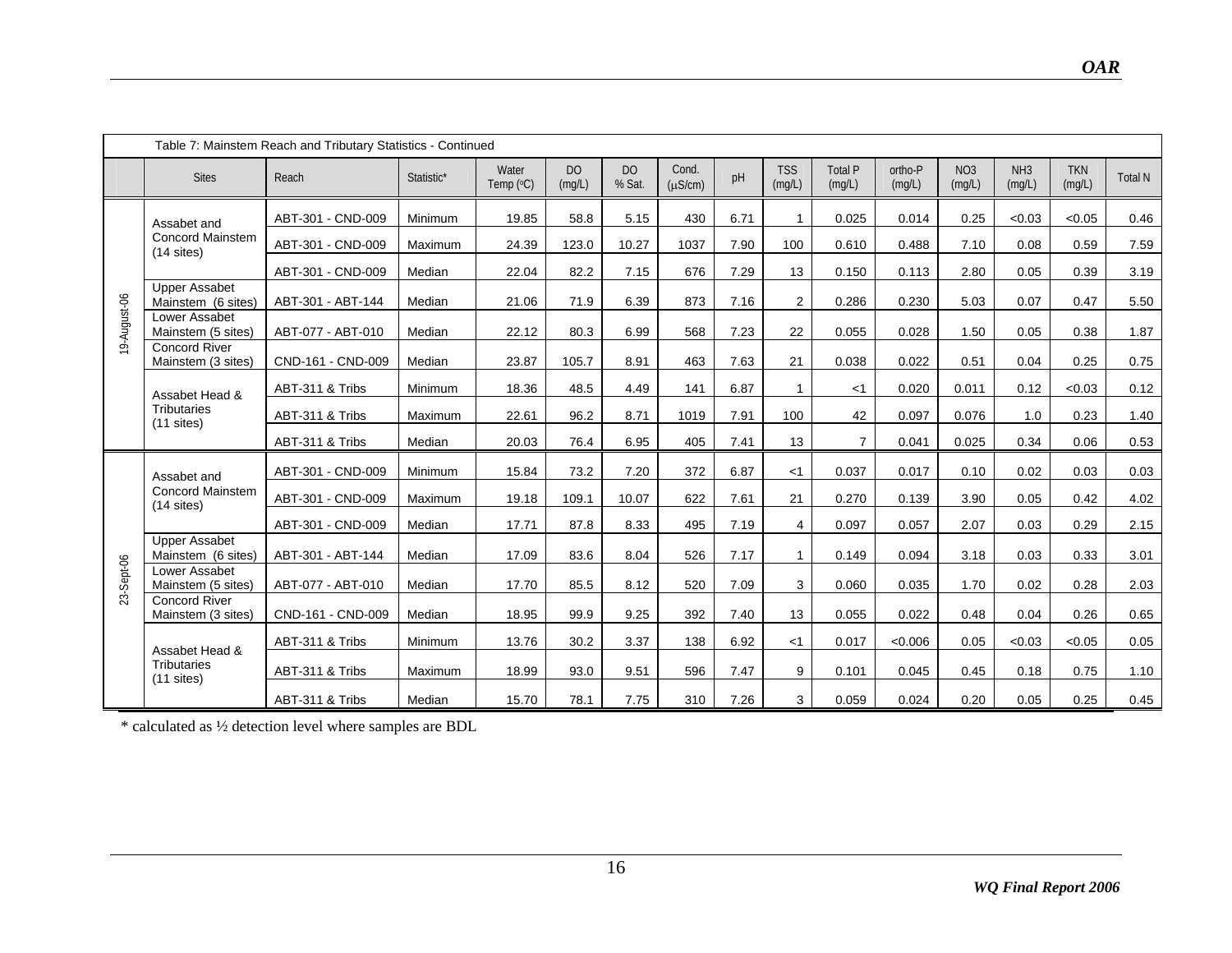<span id="page-16-0"></span>Streamflow has a direct impact on the concentration of nutrients and suspended solids in the water column and the availability of aquatic habitat and an indirect impact on water temperature, dissolved oxygen concentration, pH, and conductivity. Note that streamflows measured at the Assabet River gage in Maynard include effluent discharges from three of the four municipal wastewater treatment plants on the river. Figure 4 shows the median of the daily streamflows (May to September for each year) for the Assabet River gage compared with the median for the period of record. Figures 5 and 6 show 2006 streamflows at the Assabet River gage in Maynard and Concord River gage in Lowell compared with the mean of the daily mean streamflows for the summer.

Weekly streamflows were recorded at eight tributary monitoring sites and near the Assabet River headwaters (above the first wastewater discharge). Streamflows at these sites tended to be at their lowest in mid-August and again in mid- to late September (Figures 16 - 24).

![](_page_16_Figure_2.jpeg)

**Figure 4: Median of the Daily Mean Streamflows (June 1 - Sept 30): Assabet River** 

**Figure 5: Mean Daily Streamflows at USGS gage, Assabet River** 

![](_page_16_Figure_5.jpeg)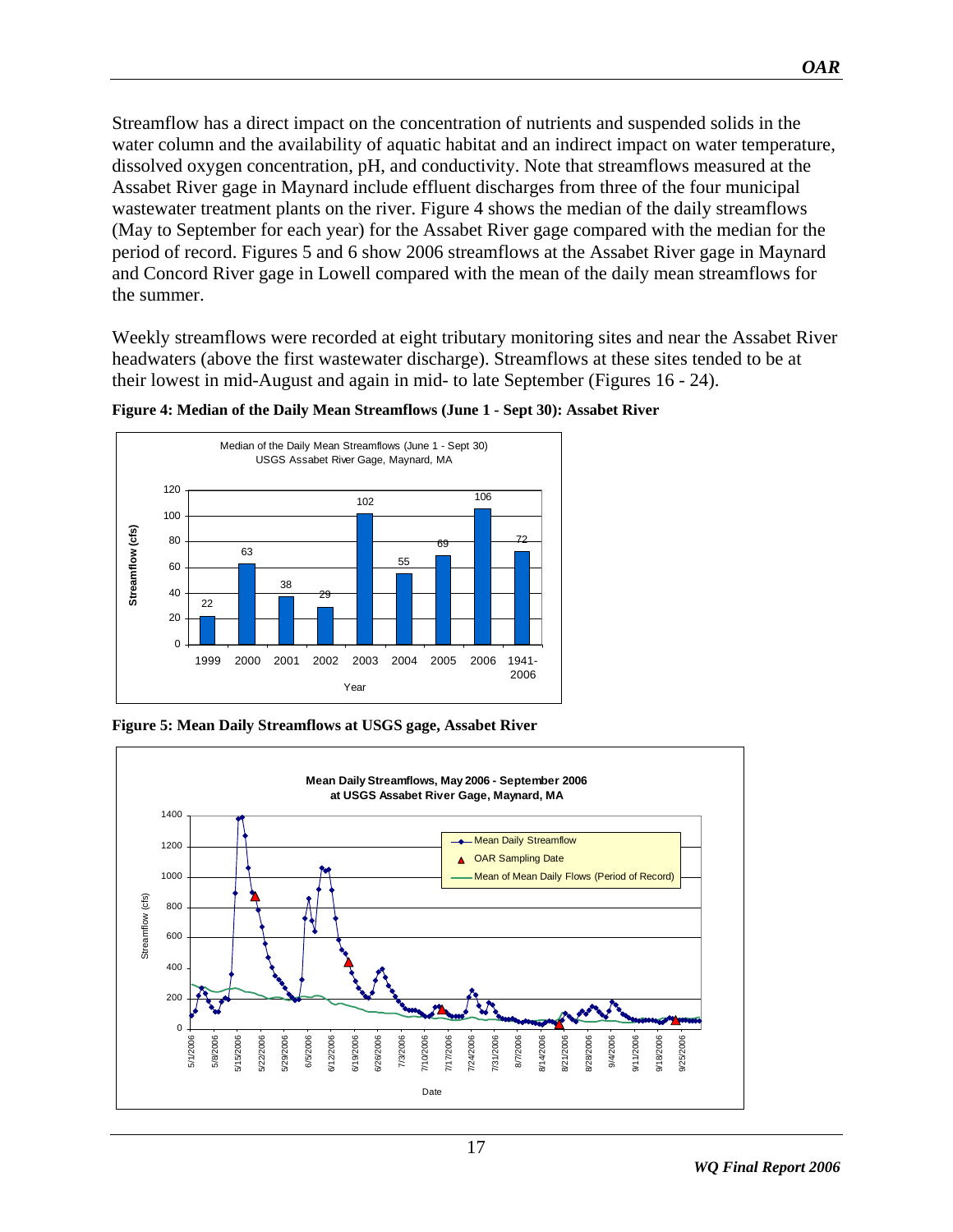![](_page_17_Figure_0.jpeg)

<span id="page-17-0"></span>**Figure 6: Mean Daily Streamflows at USGS gage, Concord River** 

### *Water Temperature, pH, and Conductivity*

In-situ readings (including dissolved oxygen, water temperature, pH, and conductivity) were taken in May (tributaries and Assabet headwaters only), June, July, August, and September, between about 5:30 am and 9:00 am, when dissolved oxygen concentrations are expected to be at their lowest for the day. Summary statistics for all in-situ readings are in Table 7, above.

Water temperatures at both mainstem and tributary sites met Class B warm water fisheries standards on all dates tested. The range of mainstem temperatures was 15.84 - 24.82 ° C, with the lowest reading in September and the highest reading in July. The range of temperatures in the tributaries was  $11.35 - 25.07$  ° C, with the lowest reading in September and the highest reading in July.

pH readings in the mainstem varied from 6.45 to 7.90, with one reading failing to meet standards (CND-161 in June). Tributary pH readings ranged from 6.03 to 7.91, with seven of the nine tributary stream readings failing to meet standards in May, and two failing to meet standards in June.

Conductivity is an indirect indicator of pollutants such as effluent, non-point source runoff (especially road salts) and erosion. The range of conductivity readings was 176 - 1037 μS/cm in the mainstem and  $74 - 1019 \mu S/cm$  in the tributaries. In general the mainstem conductivity readings were higher in the upper Assabet than in other sections (Figure 7) and higher in August than in other months.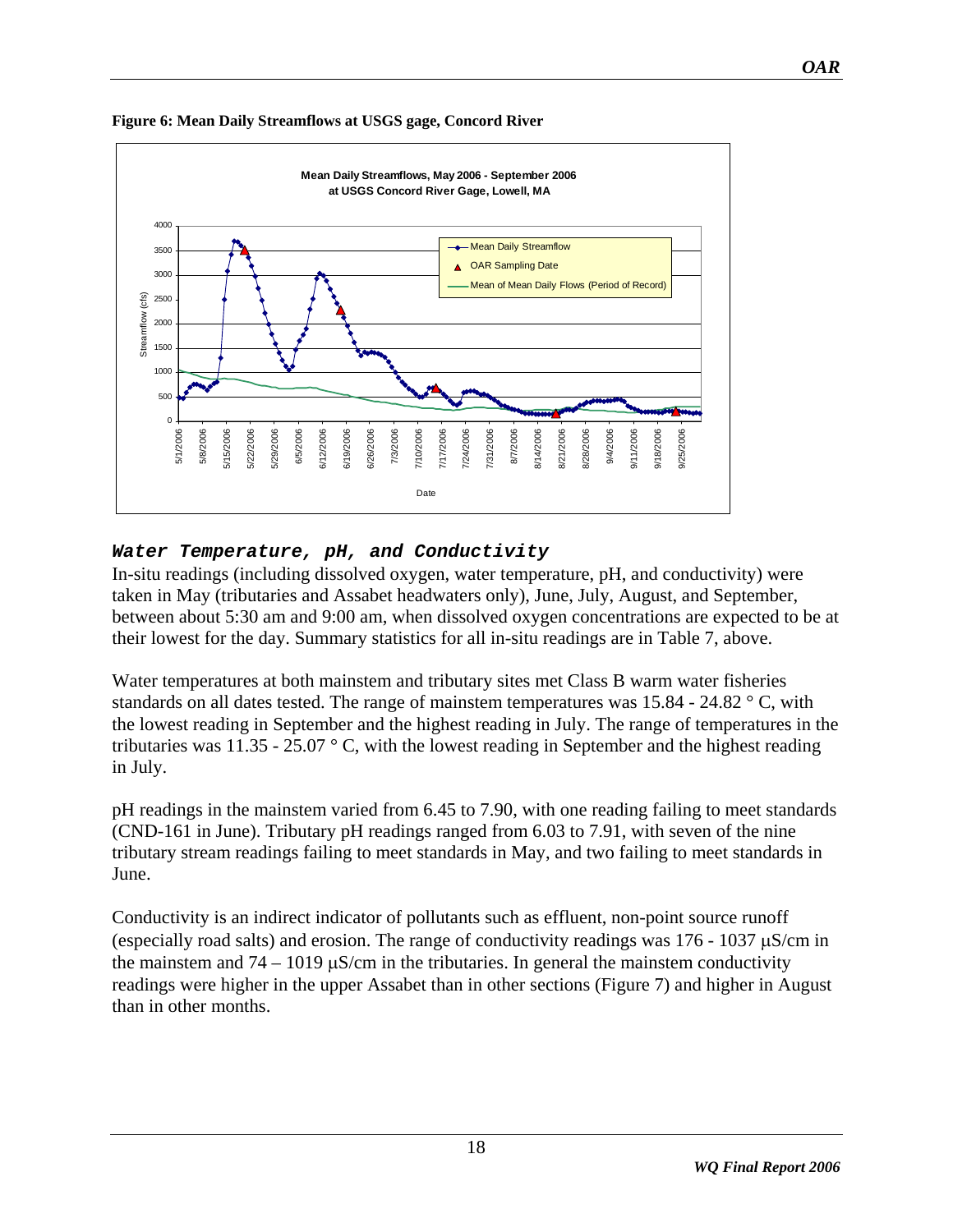![](_page_18_Figure_0.jpeg)

<span id="page-18-0"></span>**Figure 7: Conductivity readings (June to Sept 2006)** 

### *Dissolved Oxygen*

**Upper Assabet** 

Lower Assabet

 $\bar{0}$ 

Conductivity (µS/cm)

Dissolved oxygen (DO) concentrations are generally lowest between 5am and 8am after plant and microbial respiration has removed oxygen from the water column overnight. Low minimum DO concentrations and large diurnal variations in DO indicate eutrophic conditions. Summary statistics for DO readings are in [Table 7,](#page-14-0) above. DO readings were all taken between 5:30 am and 9:00 am.

Tribs & Headwater

Concord River

DO concentrations generally met water quality standards in 2006, ranging from 3.91 mg/L to 10.27 mg/L in the mainstem with the average about 7.45 mg/L (Figures 8 and 9). DO in the mainstem failed to meet water quality standards at one site and one date tested (CND-161 in July). In the tributaries the range of DO concentrations was 3.37 - 10.34 mg/L, failing to meet water quality standards at: Cold Harbor Brook (CLD-030) in July; Cold Harbor, Elizabeth (ELZ-004), and Hop (HOP-011) Brooks in August, and Cold Harbor and Elizabeth Brooks in September (Figures 10 and 11). The low readings at the Cold Harbor and Elizabeth Brooks are likely influenced by upstream beaver impoundments. Dissolved oxygen levels in beaver impoundments, and for several hundred meters downstream, have been shown to be lower than in unimpacted streams. This is likely the effect of increased dissolved organic carbon and microbial activity in the impoundment combined with increased residence time in the impoundment.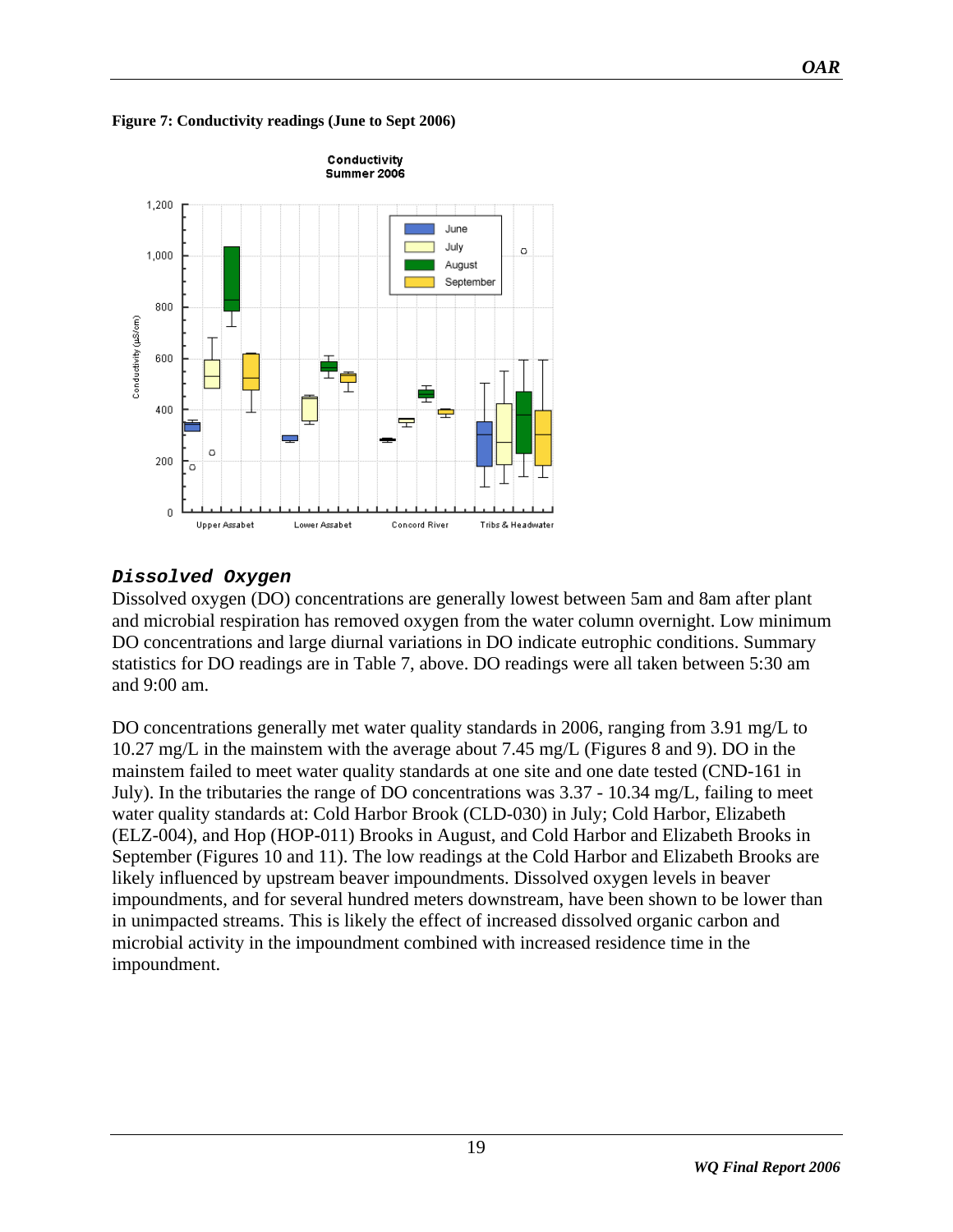![](_page_19_Figure_0.jpeg)

#### <span id="page-19-0"></span>**Figure 8: Histograms of Mainstem DO Measurements (May to Sept 2006)**

**Figure 9: Mainstem Dissolved Oxygen Concentrations (May to Sept 2006)** 

![](_page_19_Figure_3.jpeg)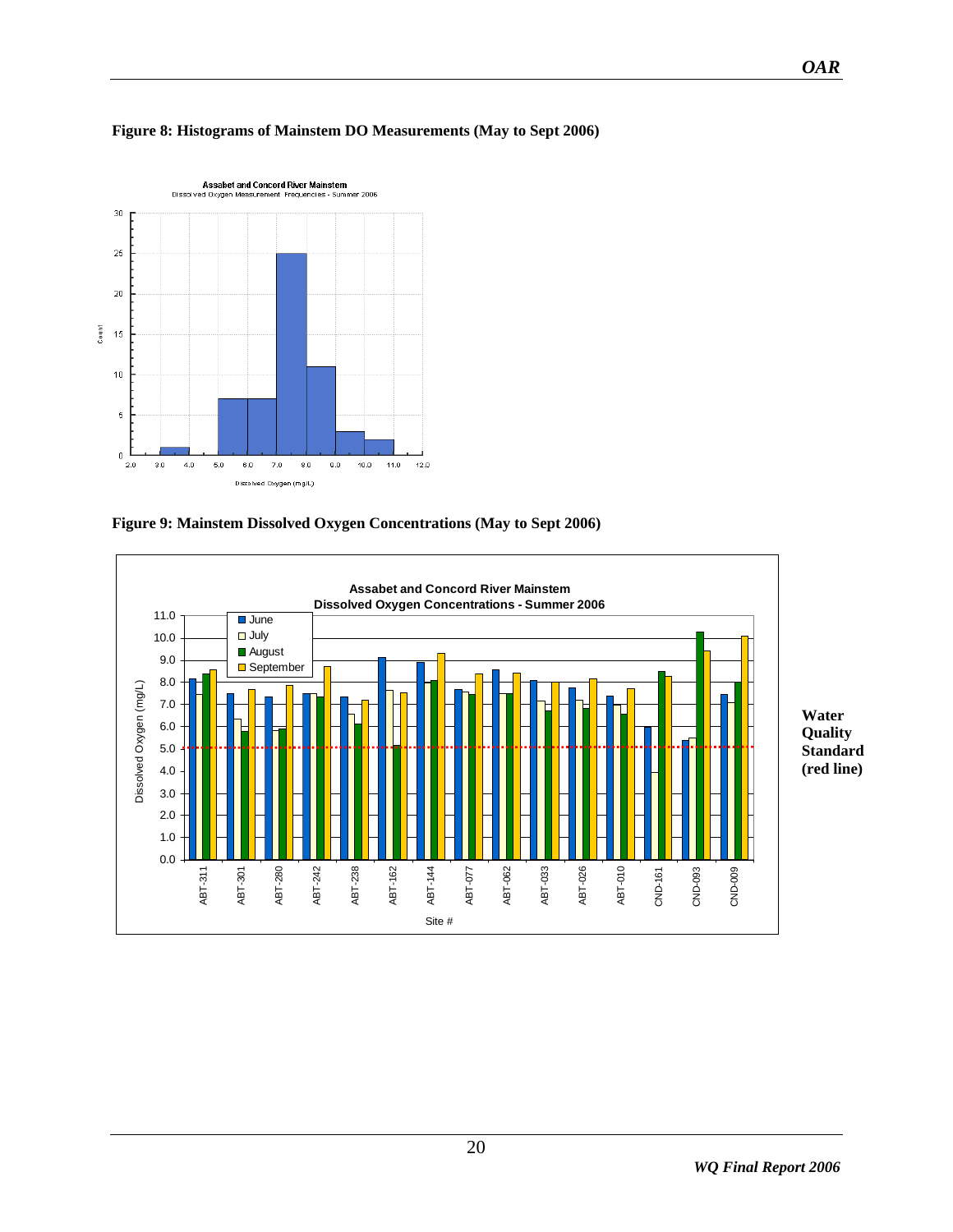![](_page_20_Figure_0.jpeg)

#### <span id="page-20-0"></span>**Figure 10: Histograms of Headwater & Tributary DO Measurements (May to Sept 2006)**

**Figure 11: Tributary Dissolved Oxygen Concentrations (May to Sept 2006)** 

![](_page_20_Figure_3.jpeg)

*OAR*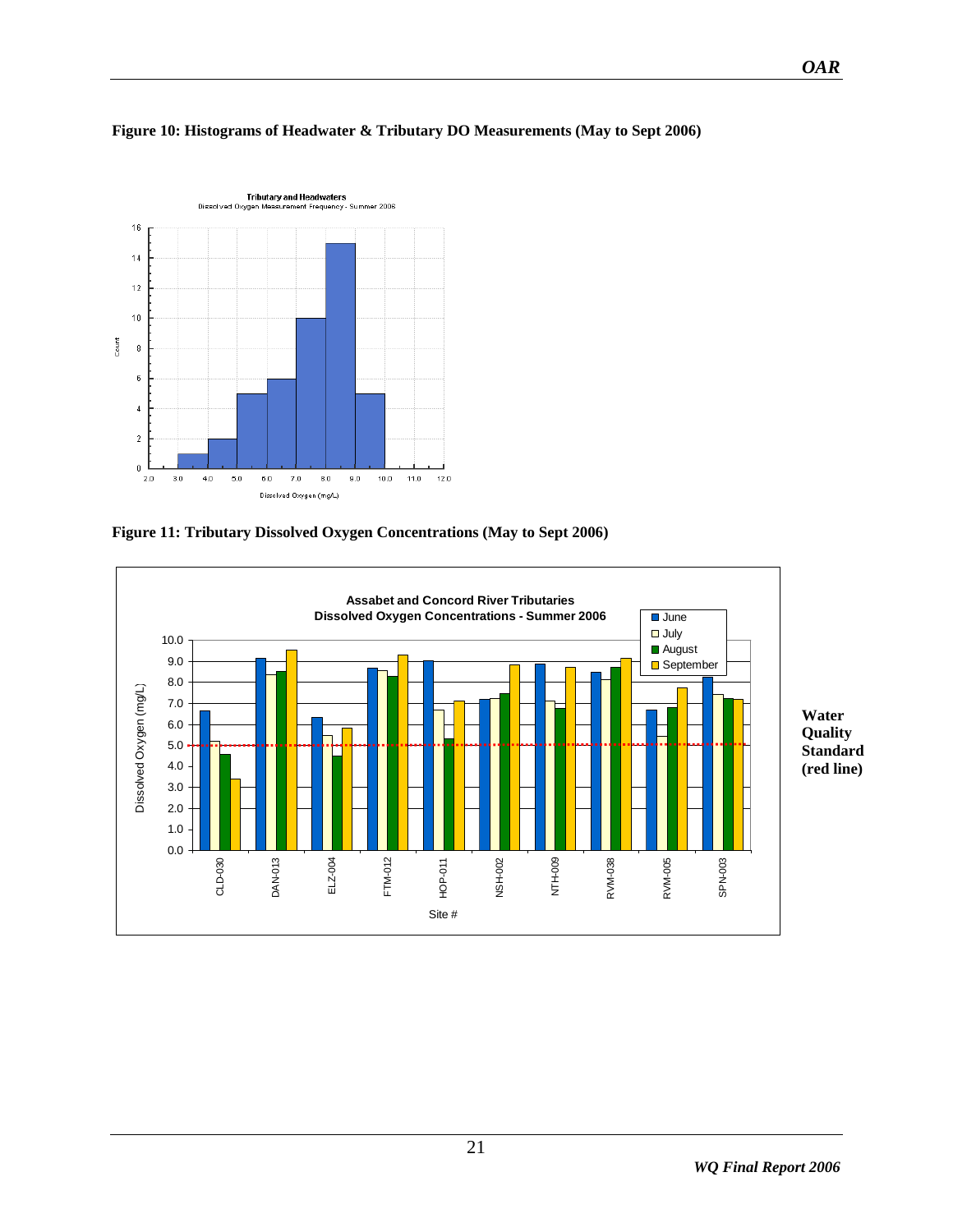### <span id="page-21-0"></span>*Nutrients and Suspended Solids*

Summary statistics for nutrient concentrations are in Table 7, above. Monthly median nutrient concentrations were calculated for the upper and lower Assabet mainstem and Concord mainstem reaches (see Table 1 for reach definitions) and for the combined Assabet headwaters and tributary sites.

As in previous years, nutrient concentrations along the Assabet River mainstem below the first wastewater discharge (Westborough WWTP) were well above Ecoregion reference conditions  $(25<sup>th</sup>$  percentile of the summertime data) for total phosphorus, total nitrogen, and nitrates. Nutrient concentrations at the three Concord River mainstem sites were generally lower than upstream concentration, but still exceeded Ecoregion reference conditions for total phosphorus, total nitrogen, and nitrates. In general nutrient concentrations in the mainstem rivers (below the first WWTP input) decrease from upstream to downstream. Nutrient concentration in the tributaries were generally lower than mainstem concentrations.

Total phosphorus concentrations at the Assabet and Concord mainstem sites (Figure 12) ranged from 0.025 mg/L to 0.610 mg/L, exceeding the Ecoregion reference condition (0.025 mg/L) in 55 of 56 measurements and exceeding the EPA "Gold Book" standard (0.050 mg/L) in 45 of 56 measurments. Ortho-phosphorus concentrations in the mainstem rivers (Figure 13) ranged from 0.011 mg/L to 0.488 mg/L, exceeding 0.025 mg/L in 33 of 54 measurements and exceeding 0.050 mg/L in 13 of 54 measurements. Mainstem total nitrogen concentrations ranged from 0.03 mg/L to 7.59 mg/L, exceeding the reference condition (0.44 mg/L) in 51 of 56 measurements. Nitrate concentrations ranged from 0.04 mg/L to 7.1 mg/L, exceeding the reference condition (0.34 mg/L for nitrate and nitrite combined) in 50 of 56 measurements. Ammonia (ammonia as N) concentrations ranged from 0.03 mg/L to 0.80 mg/L. Total suspended solids ranged from 1 mg/L to 100 mg/L.

In the headwater and tributary stream sites, total phosphorus and ortho-phosphorus concentrations were generally lower than in the mainstem sites each month (Figures 12 and 13). Total phosphorus concentrations ranged from 0.012 mg/L to 0.131 mg/L, exceeding Ecoregion reference conditions (0.025 mg/L) in 33 of 54 measurements and exceeding EPA "Gold Book" standards (0.050 mg/L) in 17 of 54 measurements. Ortho-phosphorus concentrations ranged from  $\langle 0.006 \text{ mg/L}$  to 0.076 mg/L, exceeding 0.025 mg/L in 13 of 54 measurements and exceeding 0.050 mg/L in 2 of 54 measurements. Total nitrogen concentrations ranged from 0.05 mg/L to 4.98 mg/L, exceeding the Ecoregion reference condition (0.44 mg/L) in 27 of 54 measurements (Figure 14). Nitrate concentrations ranged from 0.03 mg/L to 4.8 mg/L, exceeding 0.34 mg/L in 11 of 54 measurements (Figure 15). Ammonia (as N) concentrations ranged from <0.03 mg/L to 0.23 mg/L (Figure 16). Total suspended sediment concentrations ranged from  $\langle$ 1 mg/L to 42 mg/L, with the highest reading from Hop Brook in August when streamflows were low and the sample likely picked up sediment from the bottom.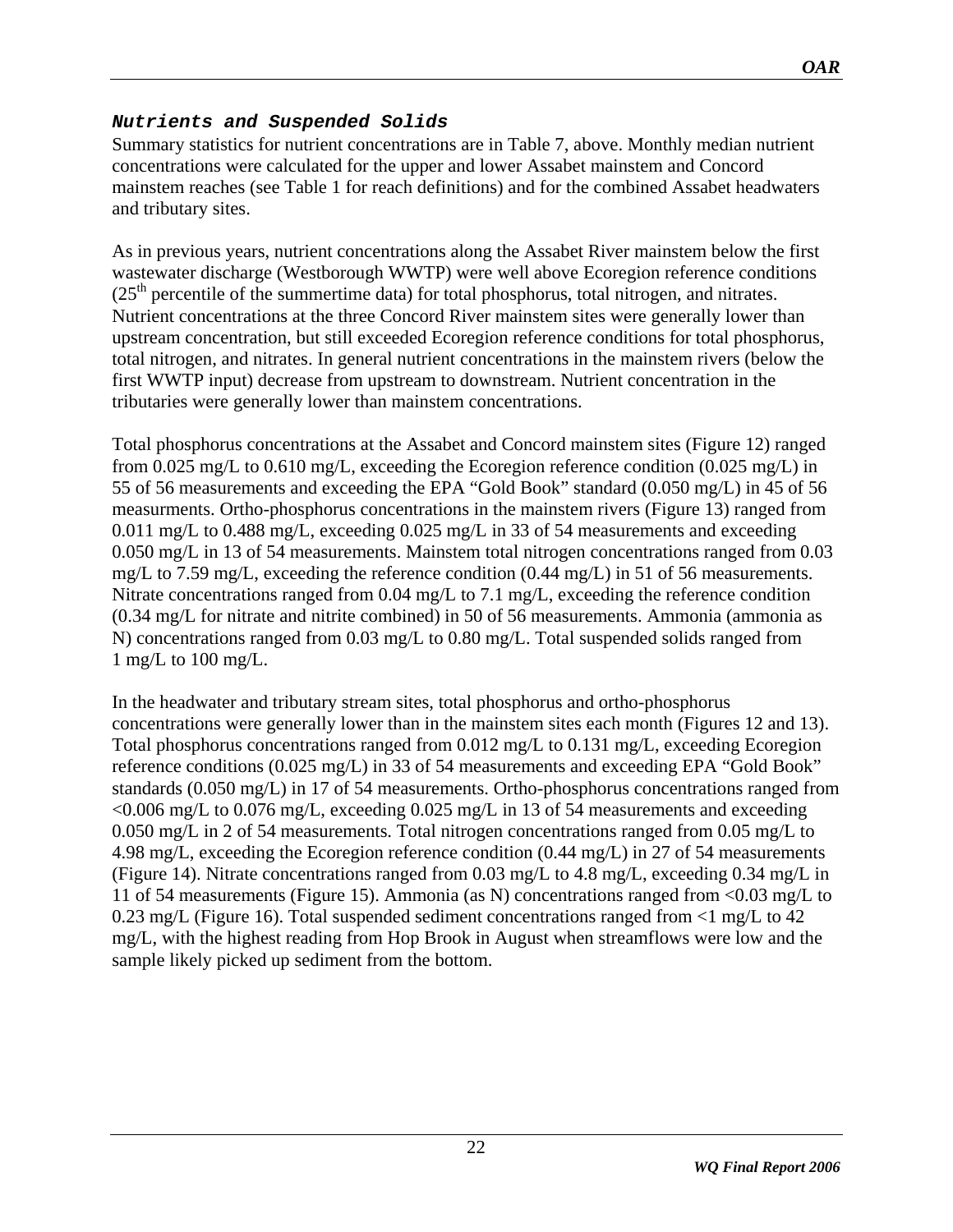![](_page_22_Figure_0.jpeg)

<span id="page-22-0"></span>**Figure 12: Total Phosphorus Concentrations (Summer 2006)** 

**Figure 13: Ortho-Phosphorus Concentrations (Summer 2006)** 

![](_page_22_Figure_3.jpeg)

*WQ Final Report 2006* 

*OAR*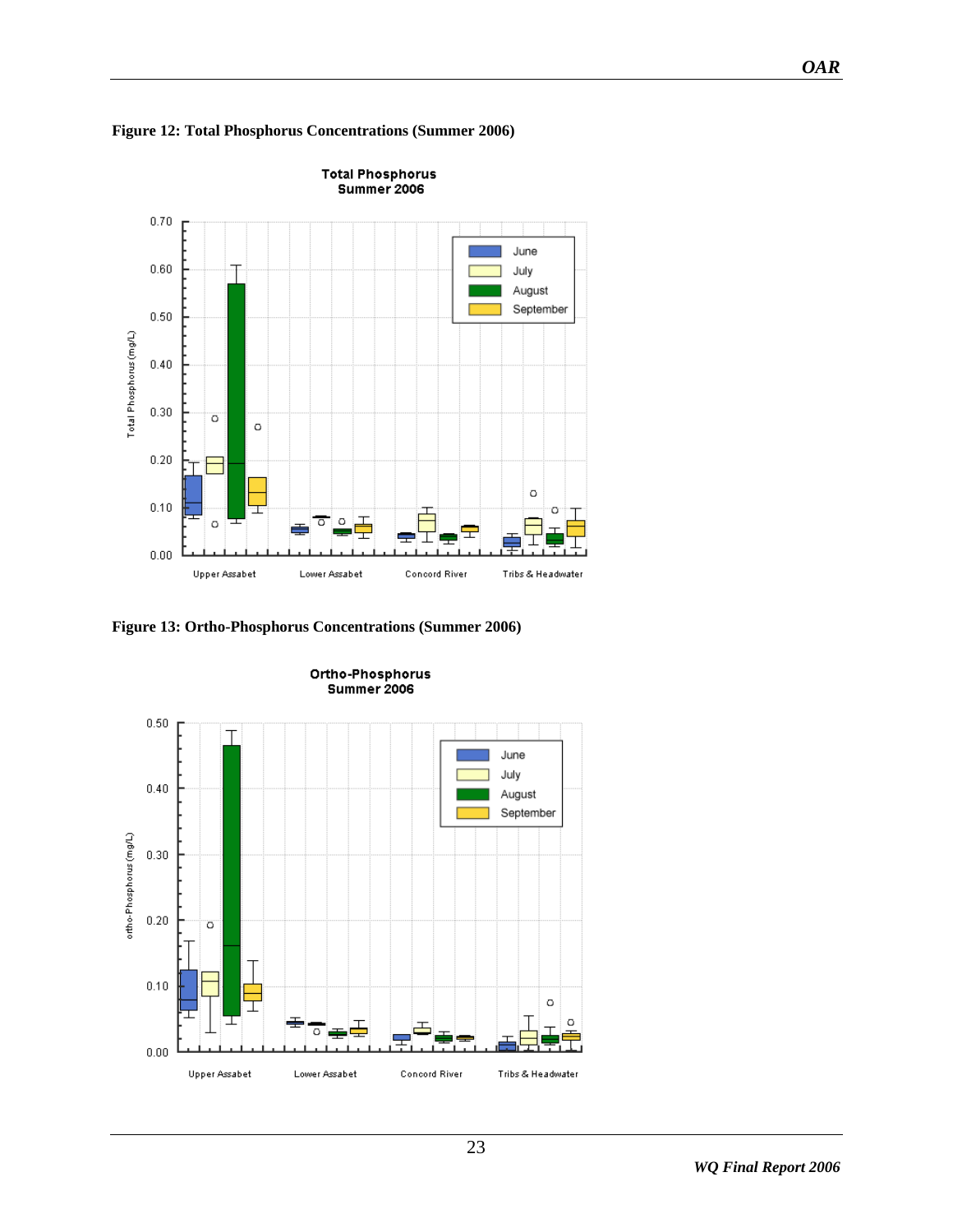<span id="page-23-0"></span>![](_page_23_Figure_0.jpeg)

![](_page_23_Figure_1.jpeg)

**Figure 15: Nitrate Concentrations (2006)** 

![](_page_23_Figure_3.jpeg)

*OAR*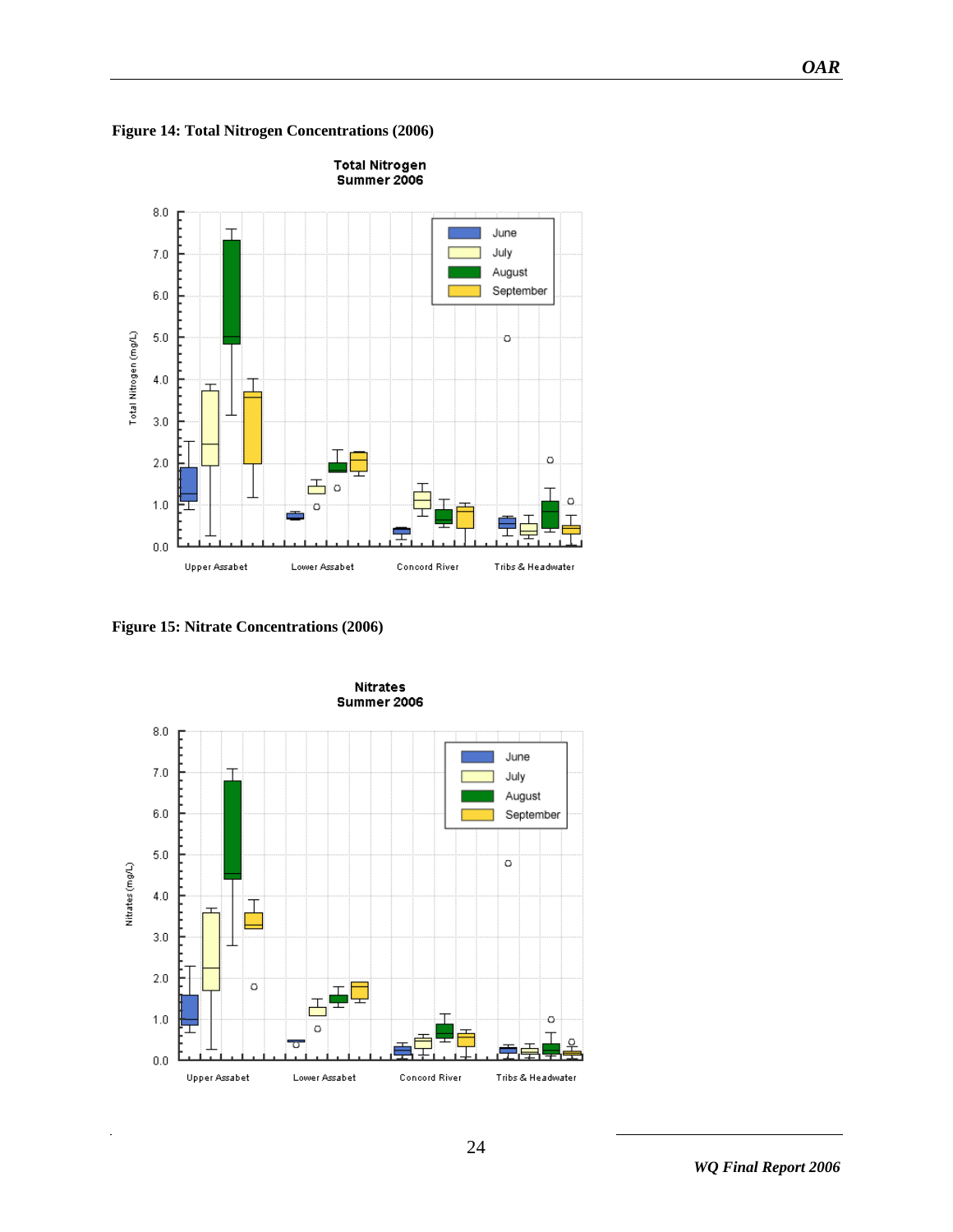<span id="page-24-0"></span>**Figure 16: Ammonia (as N) Concentrations (2006)** 

![](_page_24_Figure_1.jpeg)

*Aquatic Plant Biomass Measurements* 

The aquatic plant biomass (as wet weight) per impoundment was assessed using a canoe-based visual survey of the large impoundments of the river (methods are detailed in OAR 2006a).

### *Plant species:*

In the Assabet River impoundments, the dominant floating plants were duckweed (*Lemna*), watermeal (*Wollfia*), and filamentous green algae; the dominant submerged plants were coontail (*Ceratophyllum demersum*) and waterweed (*Elodia* sp.). Several large backwater sections had emergent arrowhead (*Sagittaria*), arrow arrum (*Peltandar virginica*) and pickerelweed (*Pontederia cordata*) and there were wide sections of emergent grass species (not included in the biomass assessment) along the edges of the Hudson impoundment. There were limited patches of the invasive species water chestnut in the Gleasondale impoundment which could, at this stage, be controled by hand-pulling the plants. In the Faulkner Mill impoundment on the Concord River the main channel of the impoundment was free of macrophytes but very turbid; the backwater section of the impoundment was choked with water chestnut (*Tapa natans*), coontail, and waterweed.

# *Biomass:*

Visual assessments from field observations were converted to biomass using conversion factors developed in 2005 from field measurements of wet weights for each class (Table 8). Maps of biomass in each impoundment are presented in Appendix II.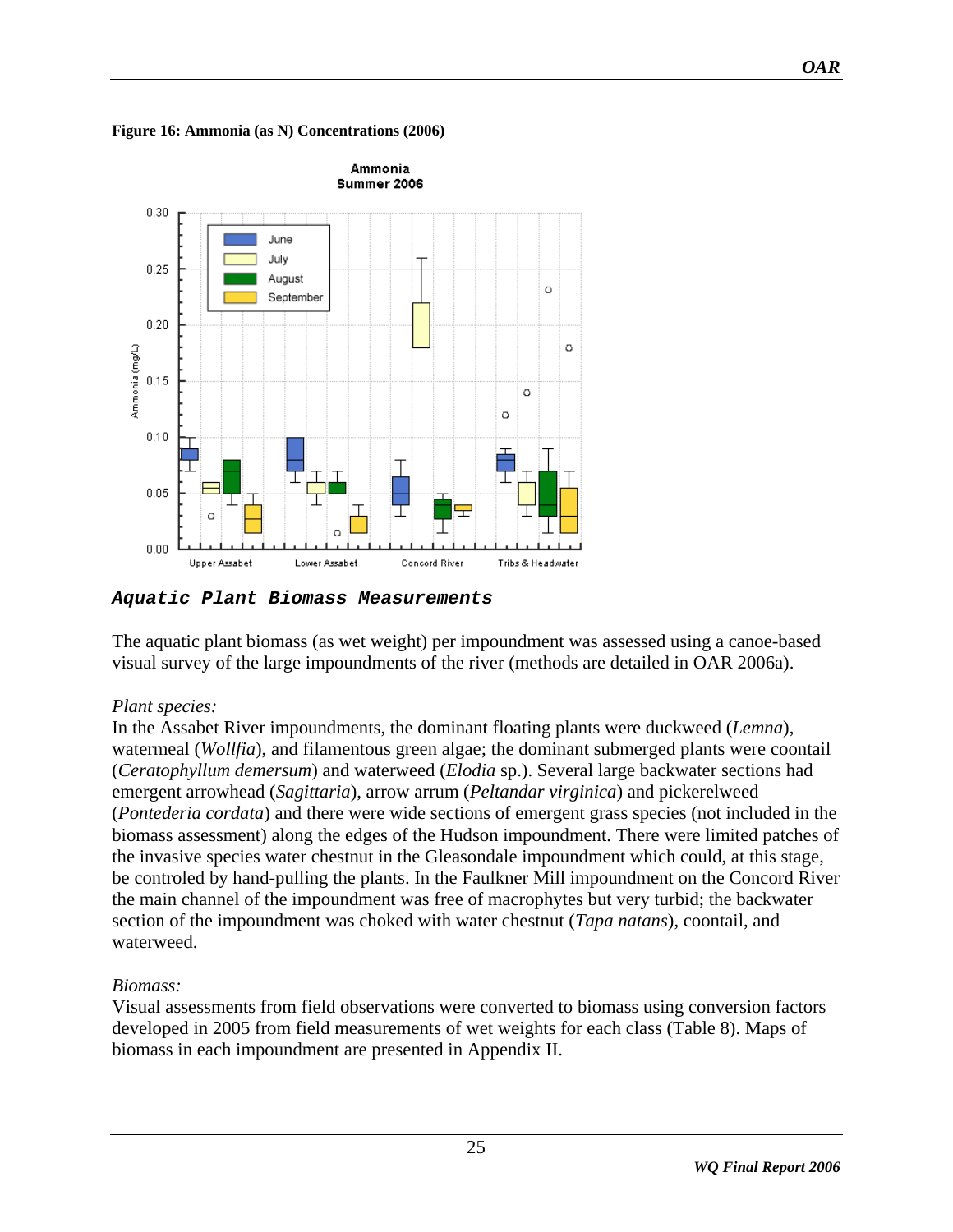| <b>Visual Assessment Class</b> | Percent of Water Column Filled | Biomass (g/m3) |
|--------------------------------|--------------------------------|----------------|
| 0                              | 0%                             | 0              |
|                                | $1 - 25%$                      | 427            |
| 2                              | $25 - 50%$                     | 1186           |
| 3                              | $50 - 75%$                     | 2000           |
| 4                              | $75 - 99%$                     | 2855           |
| 5                              | 100%                           | 3782           |

#### <span id="page-25-0"></span>**Table 8: Volume/Biomass Conversion Factors**

Total biomass per impoundment calculated in 2006 was from 51% to 83% less than reported in 1999 (Table 9). Because different sampling and analysis methods may have been used in 1999/2000 than in 2005/2006, the measurements from 1999 and 2000 are also compared; biomass per impoundment in 2000 was from 1% to 39% less than in 1999. Much of the variability may be attributable to differences in climate. As an indicator of climate, it is useful to compare summertime (June 1 to Sept 30) streamflows as measured at the USGS gage on the Assabet River in Maynard. Summer streamflows in 1999 were about 30% of normal (as defined as the median of the daily mean streamflows for the period of record 1941 – 2005) (Figure 4). In comparison, summer streamflows were near normal in 2000 (88%) and 2005 (97%), but considerable higher than normal in 2006 (147%). The differences in total biomass calculated per impoundment among the years suggest that annual variation in biomass is relatively high, and that a long-term baseline of measurements will be needed to be able to detect future changes in biomass attributable to changes in watershed management. As more data is collected it may also be possible to better analyze the co-variance of biomass, streamflow, rainfall, temperature, and water column nutrient concentrations.

|                        |                             | Total biomass (kg)          |                                |                      |                                | % Difference                  |                               |
|------------------------|-----------------------------|-----------------------------|--------------------------------|----------------------|--------------------------------|-------------------------------|-------------------------------|
| Impoundment            | TMDL<br>(1999) <sup>p</sup> | TMDL<br>(2000) <sup>p</sup> | <b>OAR</b><br>$(2005)^{\circ}$ | <b>OAR</b><br>(2006) | TMDL 1999/<br><b>TMDL 2000</b> | <b>TMDL 1999/</b><br>OAR 2005 | TMDL 1999/<br><b>OAR 2006</b> |
| Ben Smith <sup>a</sup> | 73,008                      | 71,994                      | 35,875                         | 12.442               | $-1%$                          | $-51%$                        | $-83%$                        |
| Gleasondale            | 83,000                      | 50,400                      | 50,564                         | 40.779               | $-39%$                         | $-39%$                        | $-51%$                        |
| Rte 85/Hudson          | 118,000                     | 85,400                      | 72,885                         | 22,458               | $-28%$                         | $-38%$                        | $-81%$                        |
| <b>Allen Street</b>    | 5,960                       | 3,720                       | 3.211                          | 1.340                | $-38%$                         | $-46%$                        | $-78%$                        |
| <b>Billerica</b>       | n/a                         | n/a                         | n/a                            | 73,469               | n/a                            | n/a                           | n/a                           |

| Table 9: Total Impoundment Biomass Comparison (1999, 2000, 2005, and 2006) |
|----------------------------------------------------------------------------|
|----------------------------------------------------------------------------|

<sup>a</sup> TMDL Ben Smith biomass measurements adjusted to same sampling area as OAR data

<sup>b</sup> ENSR 2001.

 $\degree$  OAR 2006a.

### *Stream Health Index Readings*

The Stream Health Index was used to assess conditions in six of the tributary streams from June to September in 2006. The index is designed to characterize summertime fish habitat conditions in the small streams of the watershed. A full description of the index is available on the project webpage ([www.assabetriver.org/streamwatch/howindex.html\)](http://www.assabetriver.org/streamwatch/howindex.html). Briefly, an index brings information from multiple data sources together into a single number, like a grade, that can be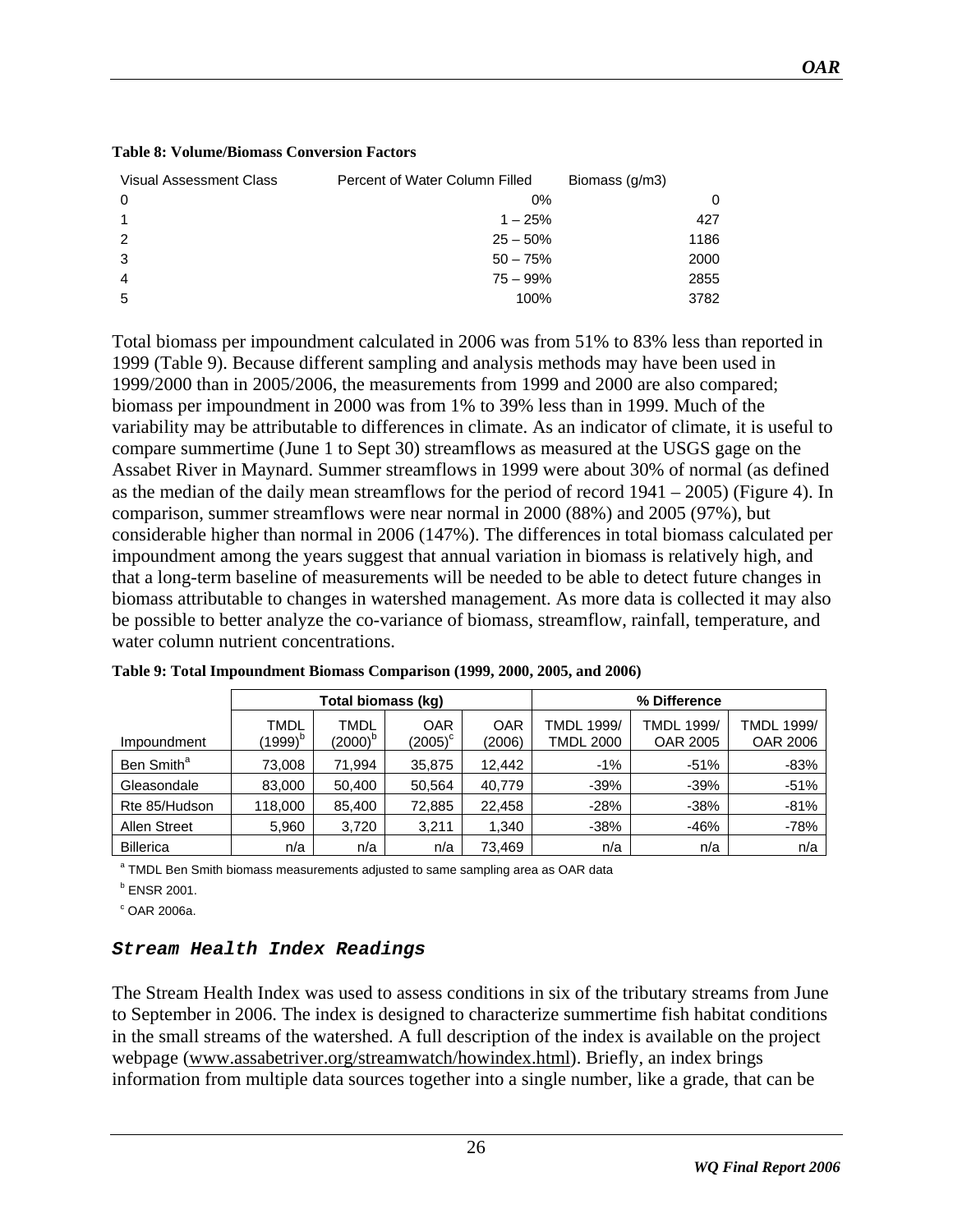understood at a glance. As such, an index is a useful tool in making water quality, habitat, and streamflow data accessible to the public and in assessing spatial and temporal trends.

For the Stream Health Index, measurements of streamflow, groundwater levels, channel flow status, dissolved oxygen, temperature, pH, total phosphorus, total nitrogen, and total suspended solids are scored from 1 (worst) to 100 (best). Streamflow data are scored against minimum streamflow recommendations of several standard-setting methods. Groundwater levels are scored against expected conditions from long-term records. Water quality metrics are scored against published fish tolerances, Massachusetts surface water quality standards, and EPA criteria. Nutrient concentrations are scored against expected conditions for Ecoregion XIV. Channel flow status is scored using EPA's Rapid Bioassessment Protocol. These parameter scores are aggregated to give streamflow, water quality and habitat availability index scores; these three index scores are then aggregated into an overall stream health index. For postings the index score was converted to a description: excellent  $(81 – 100)$ , good  $(61 – 80)$ , fair  $(41 – 60)$ , poor  $(21 – 60)$ 40), or very poor  $(1 - 20)$ .

Figures 17 to 25 show Stream Health Readings and streamflow over the summer for each of nine stream locations. The full dataset is presented in Appendix III. The stream health was rated "excellent" or "good" for more than half of the weeks assessed in all of the streams: Assabet River Headwaters (11 of 16), Cold Harbor Brook (6 of 9); Danforth Brook (9 of 16), Elizabeth Brook (16 of 16), Fort Meadow Brook (16 of 16), Hop Brook (12 of 16), Nashoba Brook (14 of 16), North Brook (9 of 13), River Meadow Brook (8 of 10). Flow measurements in Cold Harbor Brook were disrupted by a beaver dam in the culvert just downstream of the gage by mid-August.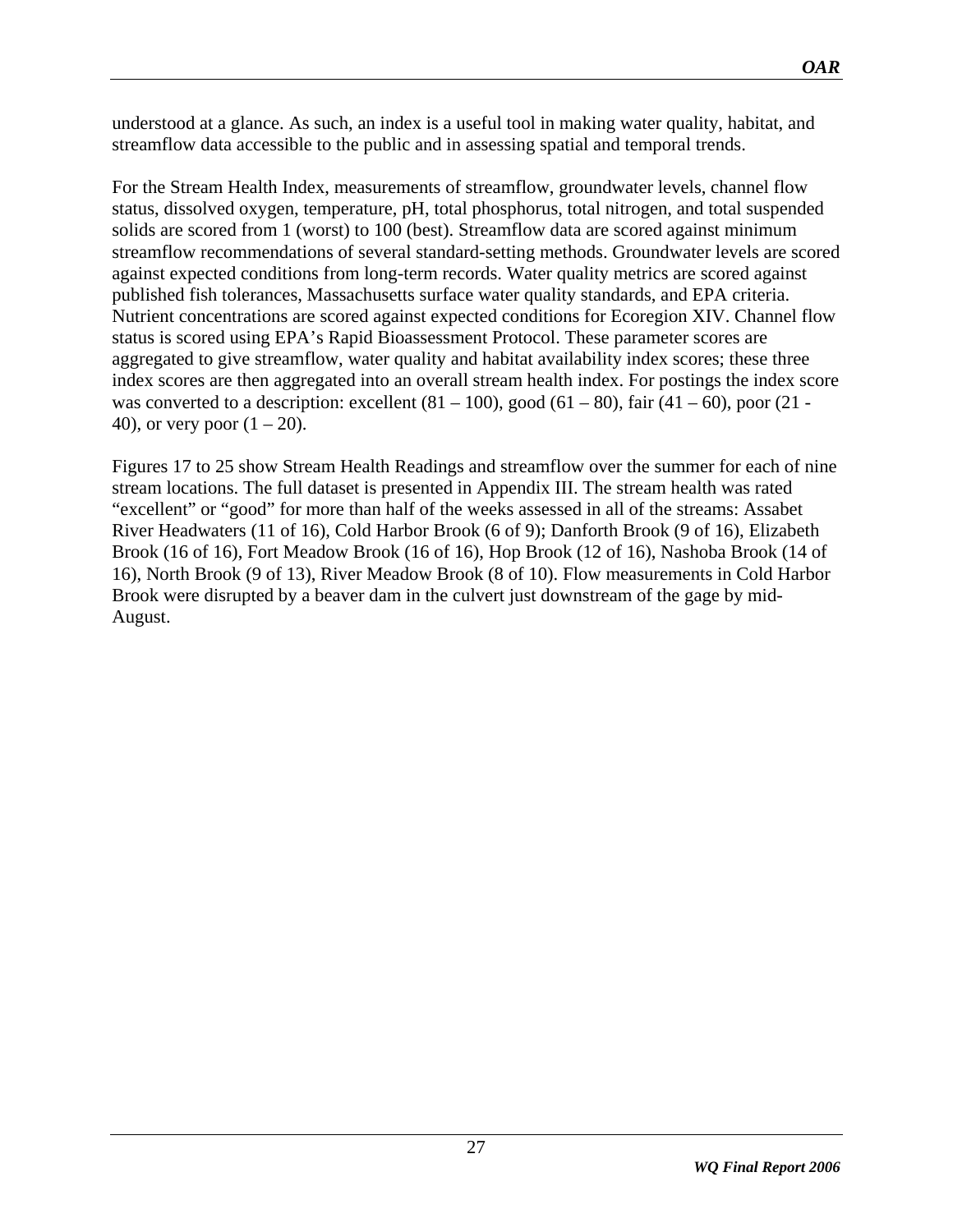![](_page_27_Figure_0.jpeg)

#### <span id="page-27-0"></span>**Figure 17: Stream Health & Streamflow – Assabet Headwaters (2006)**

![](_page_27_Figure_2.jpeg)

![](_page_27_Figure_3.jpeg)

**Figure 19: Stream Health & Streamflow – Danforth Brook (2006)** 

![](_page_27_Figure_5.jpeg)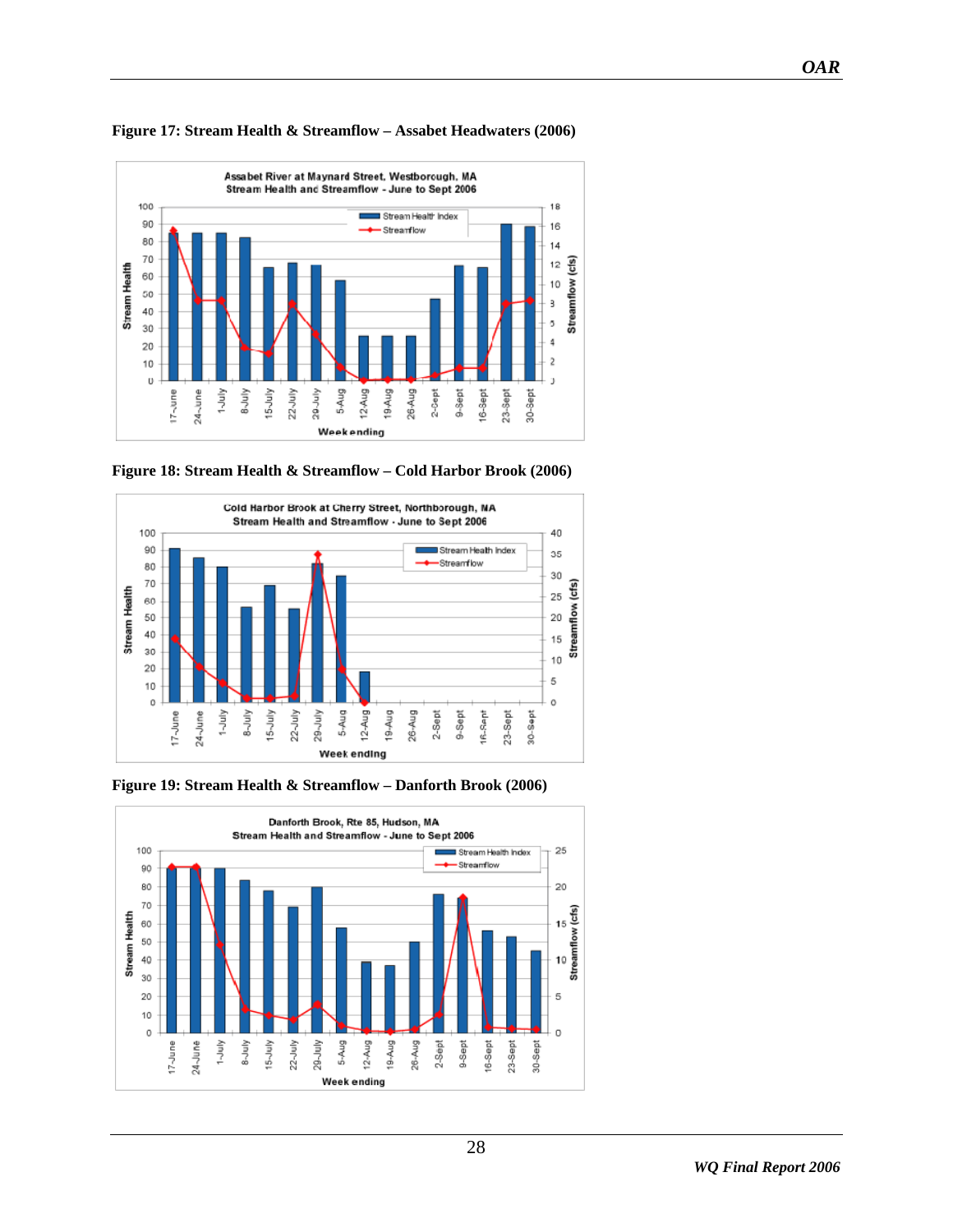![](_page_28_Figure_1.jpeg)

#### <span id="page-28-0"></span>**Figure 20: Stream Health & Streamflow – Elizabeth Brook (2006)**

![](_page_28_Figure_3.jpeg)

![](_page_28_Figure_4.jpeg)

**Figure 22: Stream Health & Streamflow – Hop Brook (2005)** 

![](_page_28_Figure_6.jpeg)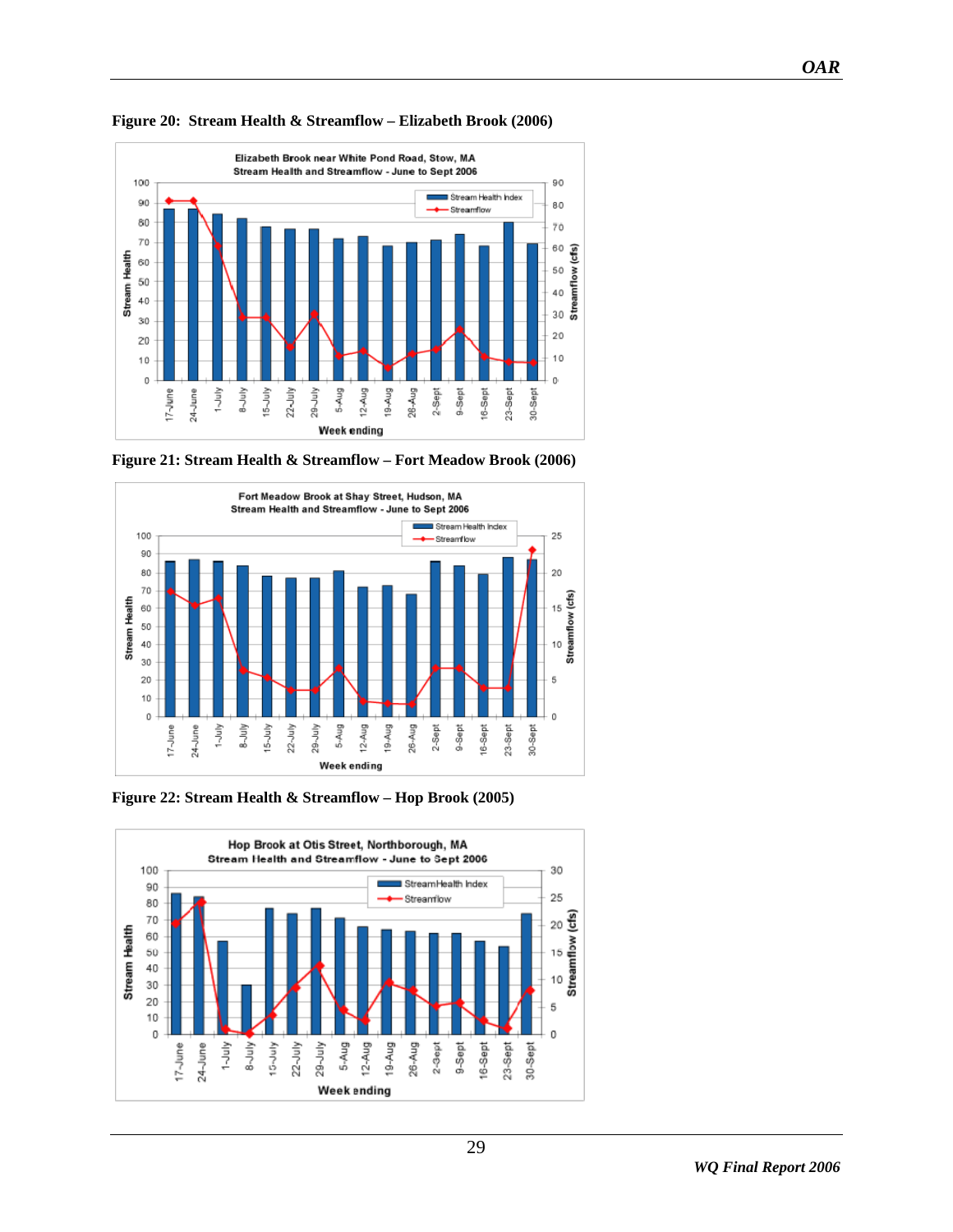![](_page_29_Figure_1.jpeg)

<span id="page-29-0"></span>**Figure 23: Stream Health & Streamflow – Nashoba Brook (2006)** 

![](_page_29_Figure_3.jpeg)

![](_page_29_Figure_4.jpeg)

![](_page_29_Figure_5.jpeg)

![](_page_29_Figure_6.jpeg)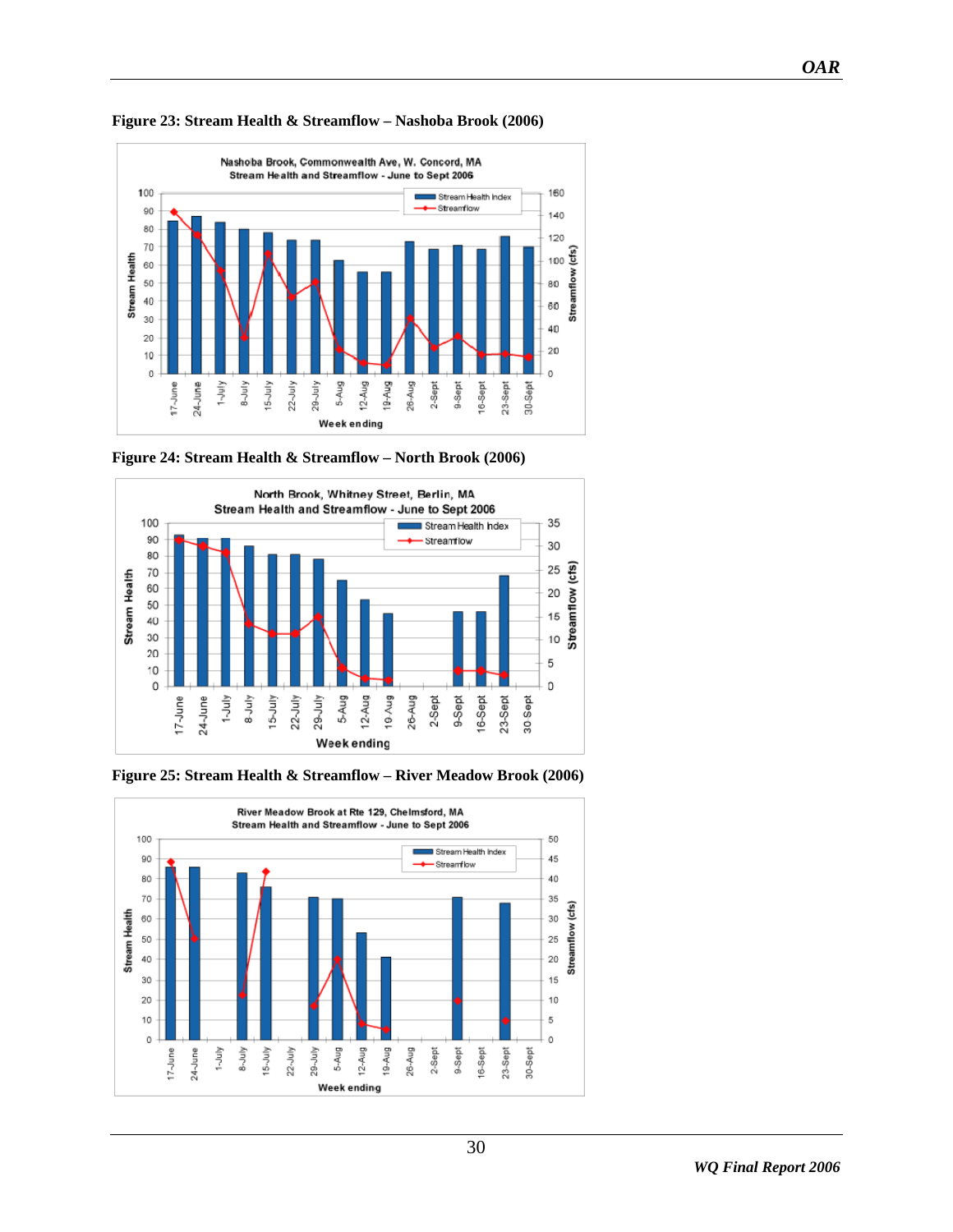# <span id="page-30-0"></span>**Conclusions**

OAR collected water quality, streamflow, and aquatic plant biomass on the Assabet and Concord Rivers and on tributary streams in the watershed between May and September 2006. Conditions over the summer of 2006 were wetter than normal; the Department of Conservation and Recreation reported that from April to September monthly rainfall for the Central Region of Massachusetts was 132% of normal; precipitation in the Northeast Region over the same period of time was 174% of normal. Rainfall was particularly high in May and June in 2006. Streamflows measured by the USGS gages on the Assabet River in Maynard and the Concord River in Lowell were above normal for most of May and June and near normal for the remainder of the summer. Weekly streamflows were recorded at eight tributary monitoring sites and near the headwaters of the Assabet River (above the first wastewater treatment plant discharge). Streamflows at these sites tended to be at their lowest in mid-August and again in mid- to late September.

Dissovled oxygen (DO) concentrations generally met water quality standards in 2006, ranging from 3.91 mg/L to 10.27 mg/L in the mainstem with the average about 7.45 mg/L. DO in the mainstem failed to meet water quality standards at one site and one date tested (the Concord River in Lowell, site CND-161, in July). In the tributaries the range of DO concentrations was 3.37 - 10.34 mg/L, failing to meet water quality standards at: Cold Harbor Brook (CLD-030) in July; Cold Harbor, Elizabeth (ELZ-004), and Hop (HOP-011) Brooks in August, and Cold Harbor and Elizabeth Brooks in September. The low readings at the Cold Harbor and Elizabeth Brooks are likely influenced by upstream beaver impoundments.

As in previous years, nutrient concentrations along the Assabet River mainstem below the first wastewater discharge (Westborough WWTP) were well above Ecoregion reference conditions  $(25<sup>th</sup>$  percentile of the summertime data) for total phosphorus, total nitrogen, and nitrates. Nutrient concentrations at the three Concord River mainstem sites were generally lower than upstream concentration, but still exceeded Ecoregion reference conditions for total phosphorus, total nitrogen, and nitrates. Nutrient concentrations in the mainstem rivers (below the first WWTP input) tended to decrease from upstream to downstream. Nutrient concentrations in the tributaries were generally lower than mainstem concentrations.

Total phosphorus concentrations at the Assabet and Concord mainstem sites ranged from 0.025 mg/L to 0.610 mg/L, exceeding the Ecoregion reference condition (0.025 mg/L) in 55 of 56 measurements and exceeding the EPA "Gold Book" standard (0.050 mg/L) in 45 of 56 measurments. Ortho-phosphorus concentrations in the mainstem rivers ranged from 0.011 mg/L to 0.488 mg/L, exceeding 0.025 mg/L in 33 of 54 measurements and exceeding 0.050 mg/L in 13 of 54 measurements. Mainstem total nitrogen concentrations ranged from 0.03 mg/L to 7.59 mg/L, exceeding the reference condition  $(0.44 \text{ mg/L})$  in 51 of 56 measurements.

In the headwater and tributary stream sites, total phosphorus and ortho-phosphorus concentrations were generally lower than in the mainstem sites each month. Total phosphorus concentrations ranged from 0.012 mg/L to 0.131 mg/L, exceeding Ecoregion reference conditions (0.025 mg/L) in 33 of 54 measurements and exceeding EPA "Gold Book" standards (0.050 mg/L) in 17 of 54 measurements. Ortho-phosphorus concentrations ranged from <0.006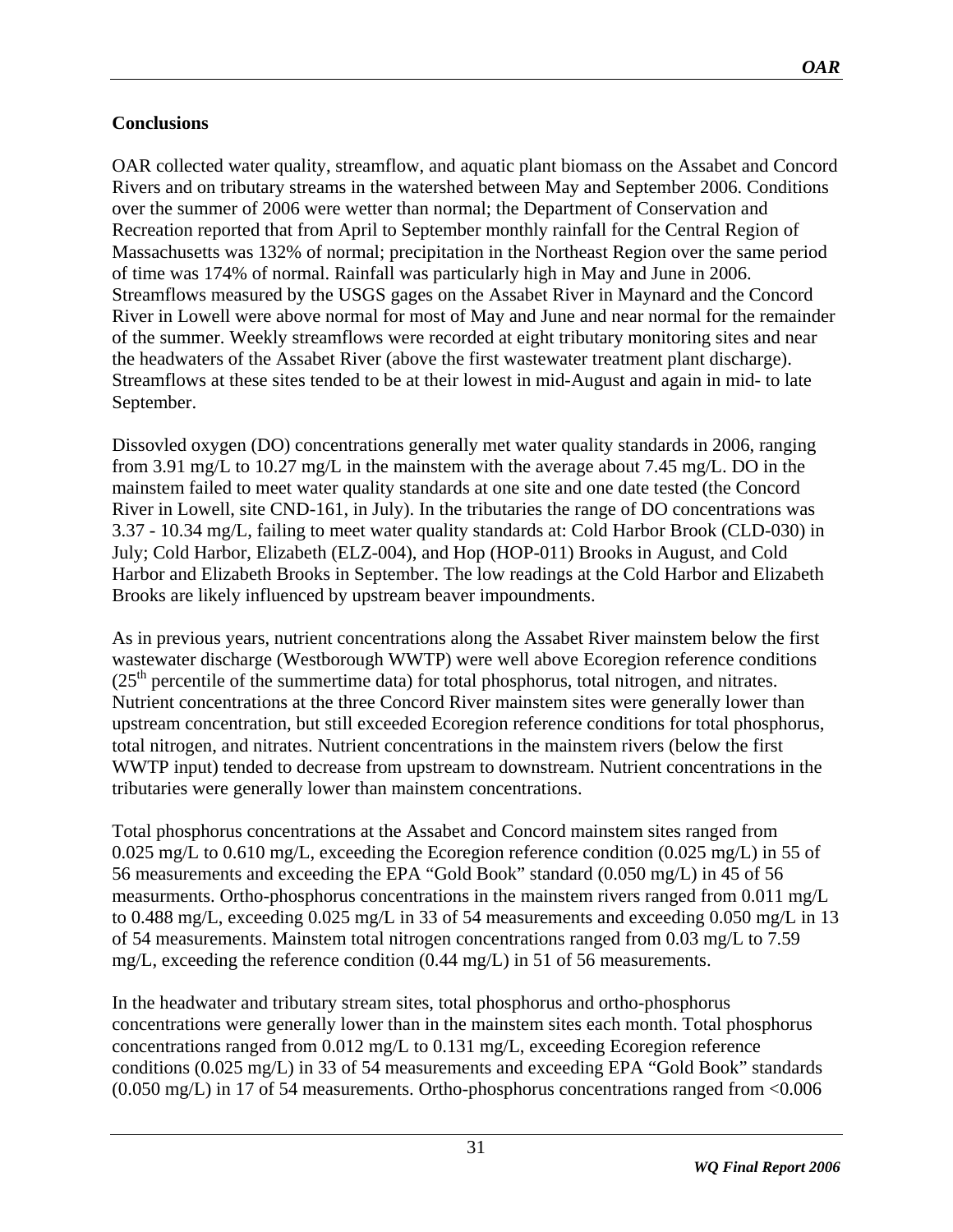mg/L to 0.076 mg/L, exceeding 0.025 mg/L in 13 of 54 measurements and exceeding 0.050 mg/L in 2 of 54 measurements. Total nitrogen concentrations ranged from 0.05 mg/L to 4.98 mg/L, exceeding the Ecoregion reference condition (0.44 mg/L) in 27 of 54 measurements.

The aquatic plant biomass (as wet weight) per impoundment was assessed on four impoundments of the Assabet River and one impoundment of the Concord. Total biomass per impoundment calculated in 2006 was from 51% to 83% less than reported in 1999 as part of the Assabet River Nutrient TMDL. Because different sampling and analysis methods may have been used in 1999/2000 than in 2005/2006, the measurements from 1999 and 2000 are also compared; biomass per impoundment in 2000 was from 1% to 39% less than in 1999. Much of the variability may be attributable to differences in climate. As an indicator of climate, it is useful to compare summertime (June 1 to Sept 30) streamflows as measured at the USGS gage on the Assabet River. Summer streamflows in 1999 were about 30% of normal. In comparison, summer streamflows were near normal in 2000 (88%) and 2005 (97%), but considerable higher than normal in 2006 (147%). The differences in total biomass calculated per impoundment among the years suggest that annual variation in biomass is relatively high, and that a long-term baseline of measurements will be needed to be able to detect future changes in biomass attributable to changes in watershed management. As more data is collected it may also be possible to better analyze the co-variance of biomass, streamflow, rainfall, temperature, and water column nutrient concentrations.

Stream Health Readings were calculated at eight tributary sites and one site near the Assabet River headwaters (above the first wastewater discharge). The stream health was rated "excellent" or "good" for more than half of the weeks assessed at all of the sites tested: Assabet River Headwaters (11 of 16), Cold Harbor Brook (6 of 9); Danforth Brook (9 of 16), Elizabeth Brook (16 of 16), Fort Meadow Brook (16 of 16), Hop Brook (12 of 16), Nashoba Brook (14 of 16), North Brook (9 of 13), River Meadow Brook (8 of 10). Lowest stream health readings tended to be in mid-August when streamflows were the lowest. Flow measurements in Cold Harbor Brook were disrupted again this summer by a beaver dam in the culvert just downstream of the gage by mid-August.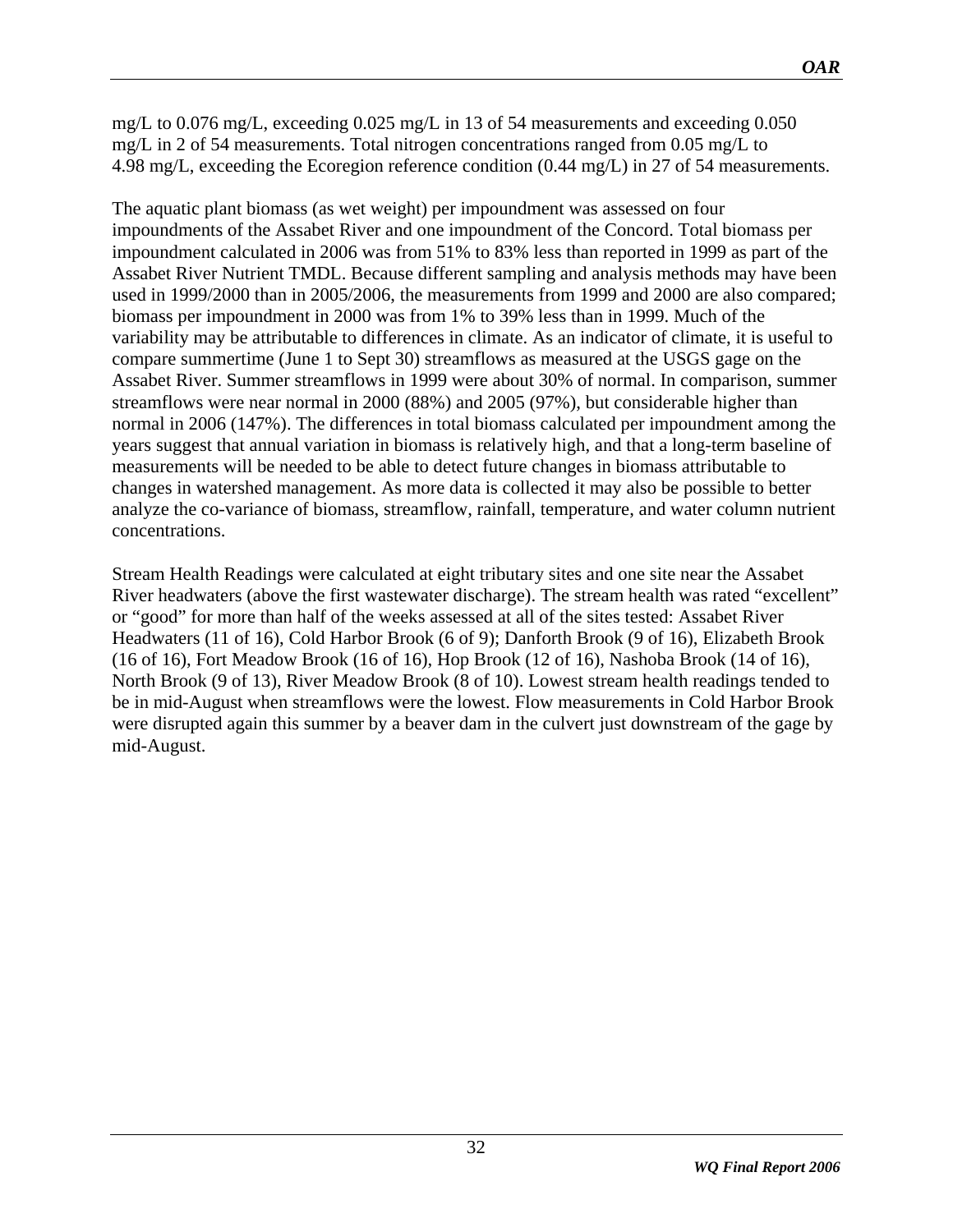# References

American Public Health Association. 1995. Standard Methods for the Examination of Water and Wastewater, 19<sup>th</sup> Edition. American Public Health Association, American Water Works Association, Water Pollution Control Federation, Washington D.C., 1995.

ENSR. 2001. SuAsCo Watershed Assabet River TMDL Study: Phase One – Assessment Final Report. ENSR International, Document # 9000-259-100. November 2001.

Kelly, Wanda. 1999. A Guide to Aquatic Plants in Massachusetts. New England Aquarium, Boston, MA, and Massachusetts Department of Environmental Management, Lakes and Ponds Program, Boston, MA.

MA DEP. 1997. Surface Water Quality Standards. 314 CMR 4.0 Division of Water Pollution Control. Updated 5/30/97.

MA DEP. 2004a. Assabet River Total Maximum Daily Load for Total Phosphorus. Report Number: MA82B-01-2004-01. Control Number CN 201.0

OAR. 2000a. Quality Assurance Project Plan for the Volunteer Water Monitoring Program. Organization for the Assabet River, Concord, MA. Approved April 2000.

OAR. 2000b. Water Quality Monitoring Program Final Report 1999. Organization for the Assabet River, Concord, MA. June 2000.

OAR. 2001. Water Quality Monitoring Program Final Report Summer 2000. Organization for the Assabet River, Concord, MA. May 2001.

OAR. 2002. Water Quality Monitoring Program Final Report Summer 2001. Organization for the Assabet River, Concord, MA. March 2002.

OAR. 2003a. Quality Assurance Program Plan for the StreamWatch Project. Organization for the Assabet River, Concord, MA. Approved June 2003.

OAR. 2003b. Water Quality Monitoring Program Final Report Summer 2002. Organization for the Assabet River, Concord, MA. December 2002.

OAR. 2004. Water Quality Monitoring Program Final Report – May to October 2003. Organization for the Assabet River, Concord, MA. December 2004.

OAR. 2005. Water Quality Monitoring Program Final Report – May to October 2004. Organization for the Assabet River, Concord, MA. August 2005.

OAR. 2006a. Aquatic Plant Biomass Assessment of the Large Impoundments of the Assabet River in Eastern Massachusetts – August 2005. Organization for the Assabet River, Concord, MA. February 2006.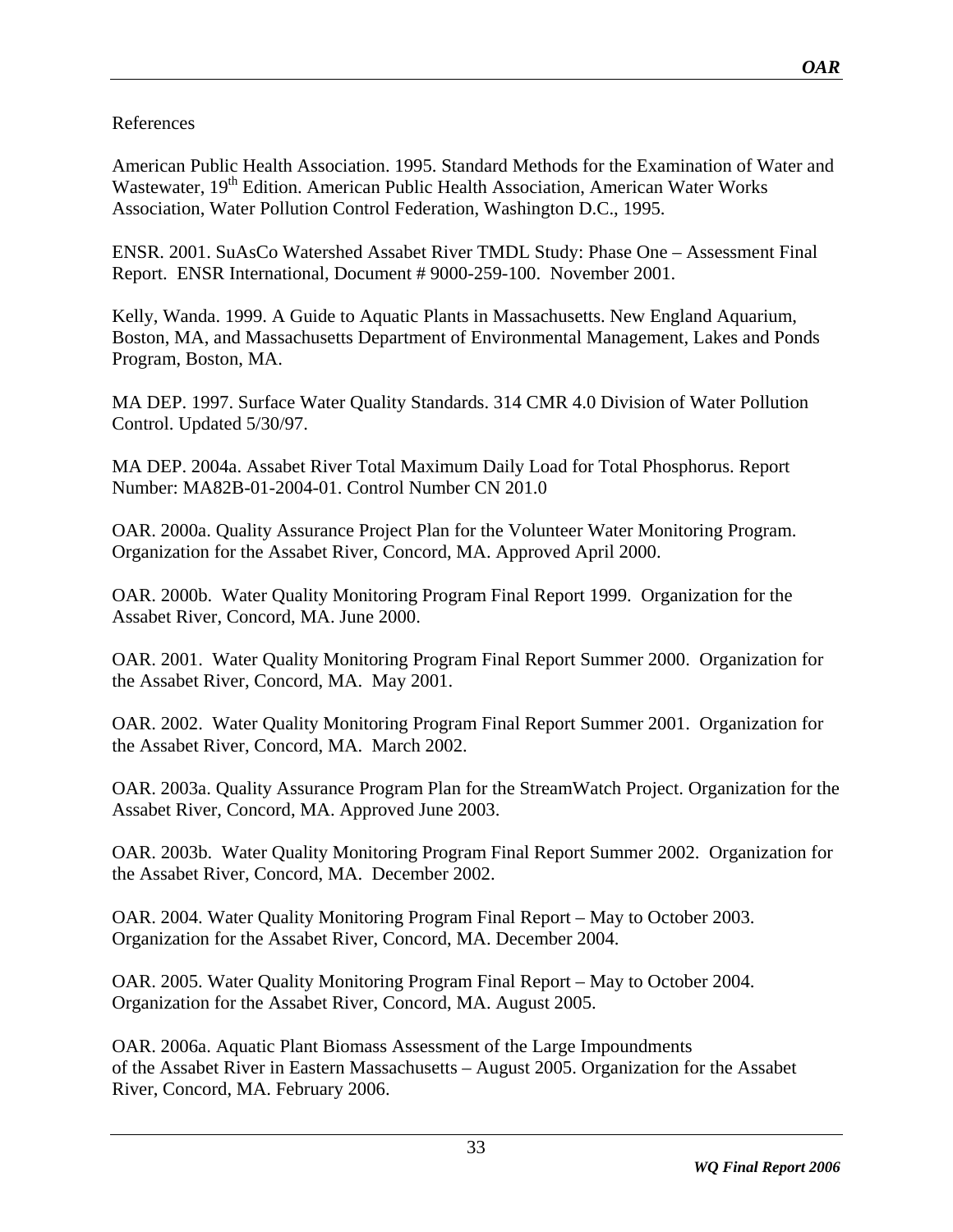OAR. 2006b. Water Quality Monitoring Program Final Report – May to October 2005. Organization for the Assabet River, Concord, MA. March 2006.

US EPA. 1983. Methods for Chemical Analysis of Water and Wastes. U.S. Environmental Protection Agency, Environmental Monitoring and Support Laboratory, Cincinnati. EPA-600/4- 87-017. March 1983.

US EPA. 1986. "Quality Criteria for Water 1986." EPA 440/5-86-001. U.S. Environmental Protection Agency, Office of Water, Washington, D.C.

US EPA. 2000. Ambient Water Quality Criteria Recommendations: Rivers and Streams in Nutrient Ecoregion XVI. EPA 822-B-00-022. United States Environmental Protection Agency: Office of Water, Office of Science and Technology, Health and Ecological Criteria Division. Washington, D.C. December 2000. http://www.epa.gov/OST/standards/nutrient.html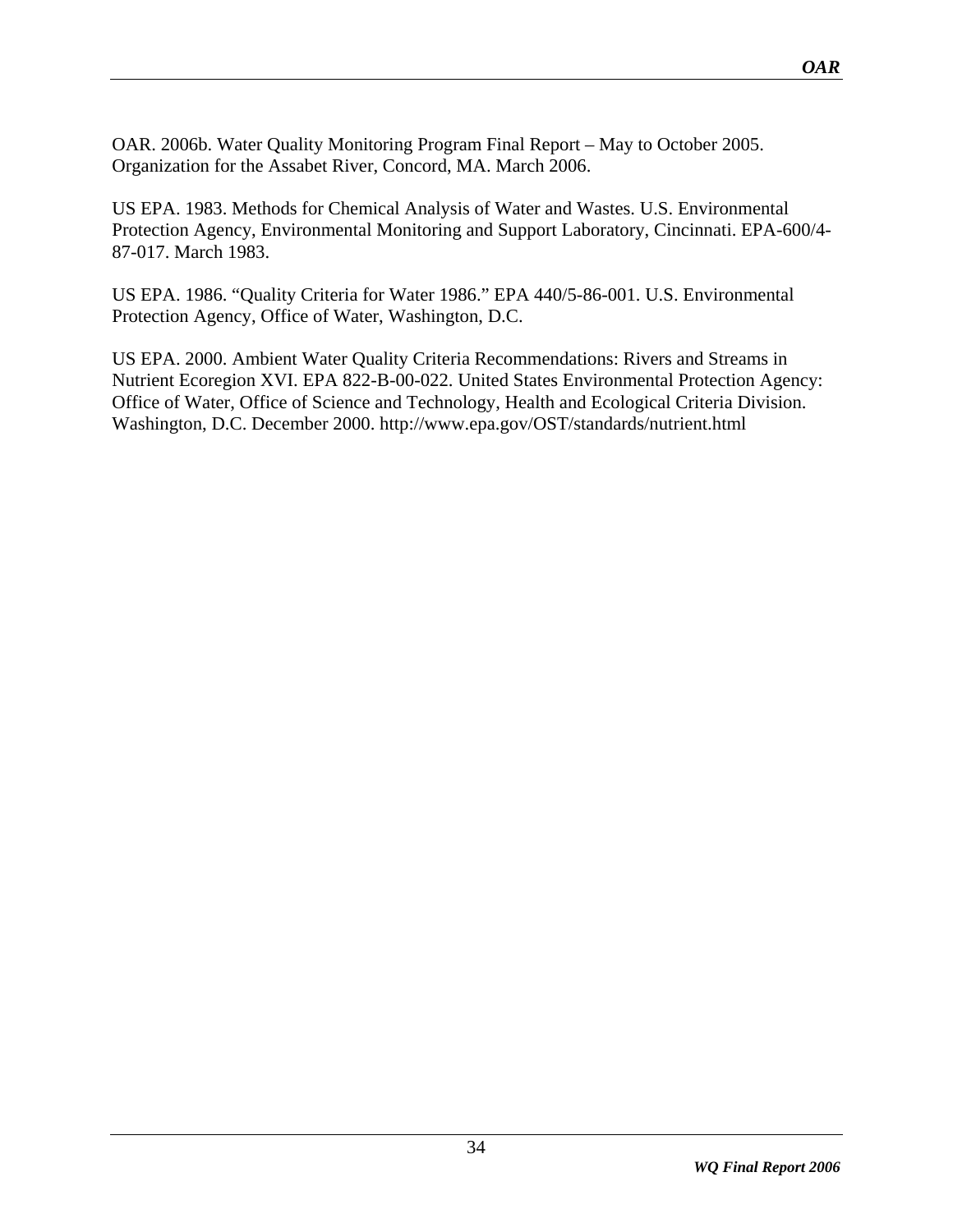# <span id="page-34-0"></span>**Glossary of Terms**

**Ammonia** (NH<sub>3</sub>): a form of nitrogen available for uptake by plants and microorganisms. Sources include the breakdown of organic nitrogen in sediments and untreated sewage. Other sources of ammonia include: fertilizer, home cleaning products and food processing. While ammonia can be readily utilized by plants, high concentrations of ammonia are directly toxic to aquatic life. A secondary effect of increased ammonia occurs when bacteria oxidize the  $NH<sub>3</sub>$  to NO3, a process called nitrification, consuming four atoms of oxygen for every atom of nitrogen converted. This process can dramatically lower dissolved oxygen in the water.

**Baseflow**: the flow of water from aquifers into the streambed. In natural systems in New England baseflow makes up most of the river flow during the summer.

**Biochemical oxygen demand (BOD)**: oxygen required to break down organic matter and to oxidize reduced chemicals (in water or sewage). BOD provides a direct measure of the decomposition or oxidation processes in the water column. The more difficult-to-perform **sediment oxygen demand (SOD)** test measures the decomposition processes in the sediments.

**Channel Flow Status:** an estimation of the amount of the streambed that is covered with water. Method from the EPA Rapid Bioassessment Protocol.

**Conductivity**: the ability of the water to conduct an electrical charge. Conductivity is a rough indicator of the presence of pollutants such as: wastewater from wastewater treatment plants or septic systems; non-point source runoff (especially road salts); and soil erosion. Reported in microSiemens per centimeter ( $\mu$ S/cm), conductivity is measured by applying a constant voltage to one nickel electrode and measuring the voltage drop across 1 cm of water. The flow of electrical current (I) through the water is proportional to the concentration of dissolved ions in the water - the more ions, the more conductive the water and the higher the "conductivity." Since conductivity in water is also temperature dependent the results are often reported as "specific conductivity," which is the raw conductivity measurement adjusted to 25° C.

**Dissolved Oxygen**: the presence of oxygen gas molecules  $(O_2)$  in the water, reported as percent saturation (% sat) or in milligrams per liter (mg/L). The concentration of dissolved oxygen (DO) in the water column provides a direct indication of the water's ability to support aquatic life like fish and macroinvertebrates. Aquatic plants and bacteria in the sediments remove dissolved oxygen from the water when they respire (plants respire mainly at night). Therefore, the lowest dissolved oxygen concentrations of the day occur in the early in the morning. During the day plants add oxygen to the water column through photosynthesis. Both extreme (low or high) DO concentrations and large changes in DO concentrations over the day (diurnal variation) are damaging to the habitat.

**Ecoregion**: An area over which the climate is sufficiently uniform to permit development of similar ecosystems on sites that have similar properties. Ecoregions contain many landscapes with different spatial patterns of ecosystems.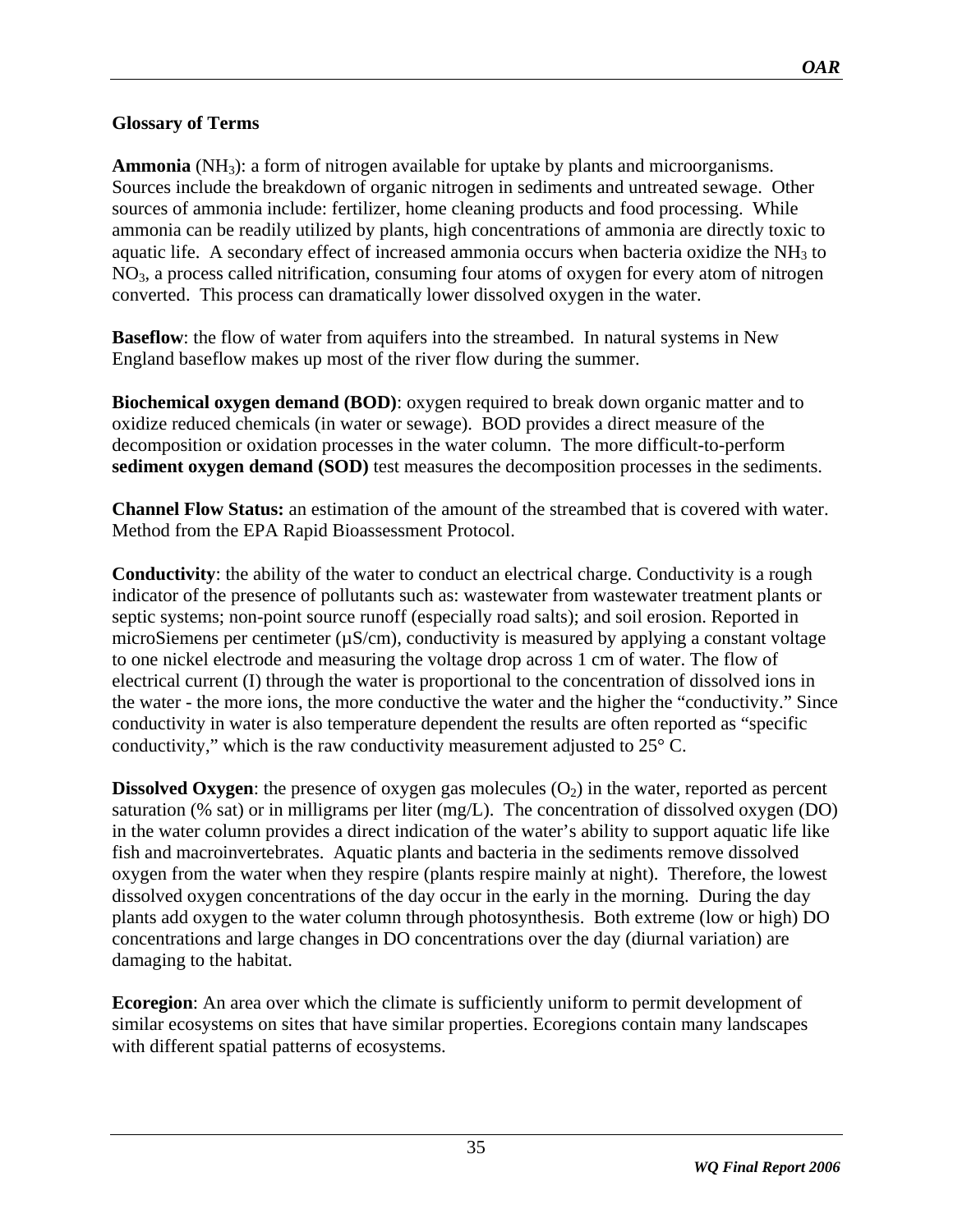**Eutrophic**: abundant in nutrients and having high rates of productivity frequently resulting in oxygen depletion below the surface layer.

**Impoundment:** A body of water contained by a barrier such as a dam; characterized by an inlet and an outlet stream.

**Mainstem:** The main channel of a river, as opposed to the streams and smaller rivers that feed into it.

**Mesotrophic**: having a nutrient loading resulting in moderate productivity.

**Nitrogen**: a major nutrient supporting plant growth. Nitrogen is measured in its various forms as **nitrate (NO3)**, **ammonia (NH3)**, and **total Kjeldahl nitrogen (TKN**). **Total nitrogen** is calculated as the sum of TKN and nitrates. **Available nitrogen**, calculated as the sum of nitrate and ammonia, gives a measure of the nitrogen readily available for absorption by plants. Once absorbed, nitrogen is incorporated into proteins, amino acids, nucleic acids, and other molecules. Although most aquatic plant growth in rivers is limited by the availability of phosphorus, increased nitrogen availability can also lead to algal blooms.

**Oligotrophic**: having a small supply of nutrients, low production of organic matter, low rates of decomposition, and high dissolved oxygen in the lower layers of the water column.

**Oxidation/reduction potential** provides a measure of the condition of the suspended solids: to what extent the organic material in them has been degraded by microorganisms.

**Phosphorus**: Plants need nutrients to grow; in particular they need a balance of phosphorus (P) and nitrogen (N). Phosphorus is measured as **total phosphorus** (TP) and **ortho-phosphate** (ortho-P; soluble inorganic phosphate, the form required by plants). In most fresh waters, the concentration of phosphorus available to plants is low enough that the plants cannot grow at their maximum rate. But in water bodies like the Assabet, where human activities add phosphorus to the environment, the added phosphorus allows much greater growth of aquatic plants (eutrophic conditions).

**pH**: the negative log of the hydrogen ion concentration in water, a measure of the acidity of water. pH is measured on a scale from 1 to 14, with 1 being very acidic, 7 being neutral, and 14 being very basic. Extreme pHs, in either direction, can be toxic to fish and other aquatic life and play a role in the behavior of other pollutants such as heavy metals in the environment. Changes in pH can be the result of acid rain/snow, chemicals entering the waterways, or algal blooms.

**Stage and streamflow** measure the amount of water in the river. Stage is the height of the water above the riverbed, and is read at staff gages at several points along the mainstem river and at sites on eight tributaries. Streamflow (also called discharge) is the volume of water passing a given point in the river (reported in cubic feet per second, "cfs"). Streamflow is measured on the mainstem Assabet and Concord Rivers at the USGS gages in Maynard and Lowell, respectively, and reported on the USGS web page. Streamflow on the tributary streams is calculated using a rating curve from staff gage readings taken by OAR volunteers.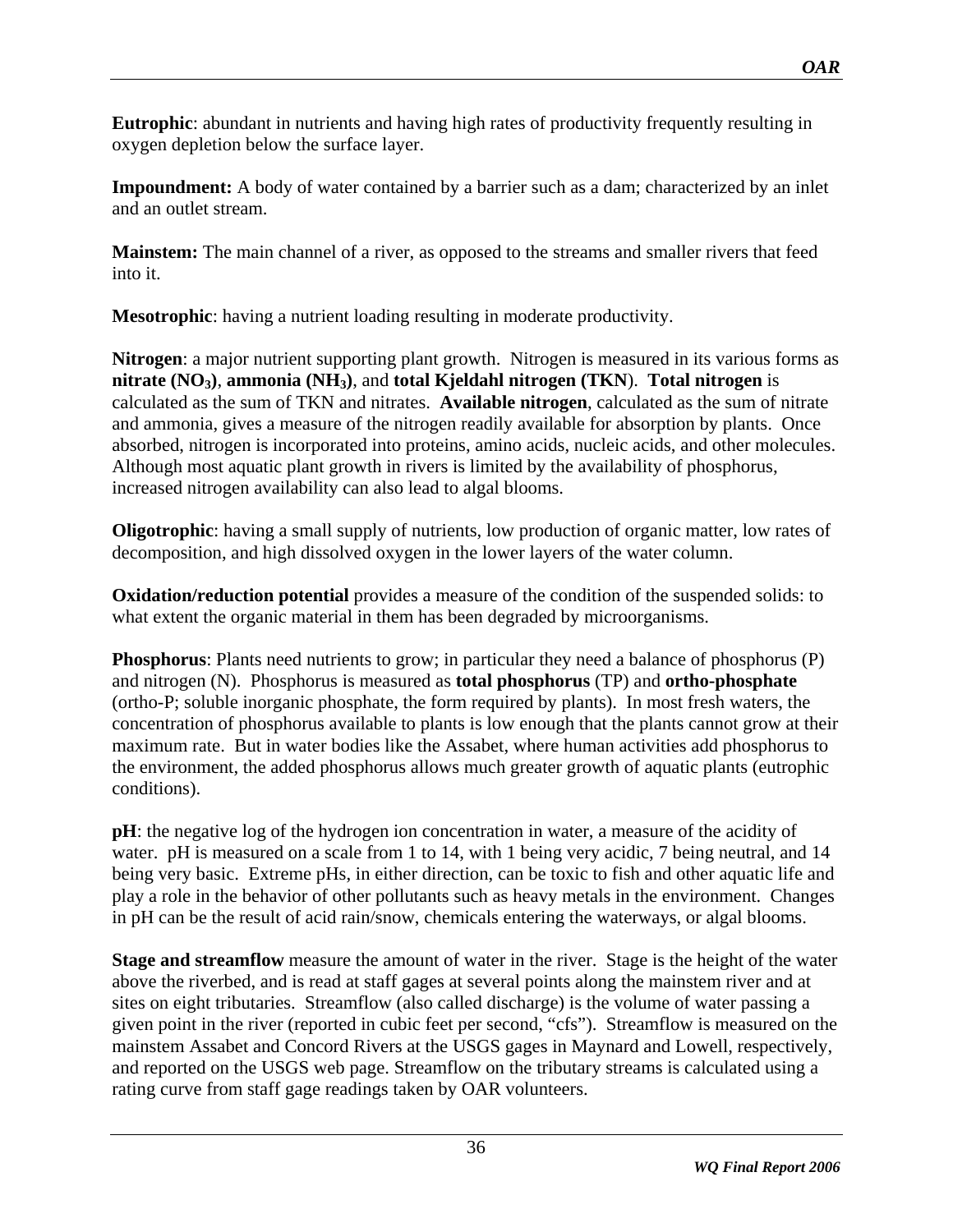**Stage-discharge rating (aka "rating curve"):** the relationship between stage (water height) and discharge (streamflow). The rating curve is determined empirically by making a series of streamflow measurements at different stages and analyzing the graphed results (figure below).

![](_page_36_Figure_2.jpeg)

**Temperature** affects the ecosystem in a number of ways: many organisms, especially cool water fish, are sensitive to high temperatures; the solubility of oxygen is lower in warmer water, decreasing the supply of dissolved oxygen; algae, weeds, and pathogenic microorganisms can all grow faster in warmer water.

**Total suspended solids (TSS):** the amount of silt, clay, organic material and algae in the water. Sources include erosion and the solids in effluent. Once in the water column, suspended solids are transported downstream and settle gradually, along with decaying plant matter, to form thick organic-rich sediments in the slower sections of the river.

**Tributary:** A stream or river whose water flows into a larger stream, river, or lake.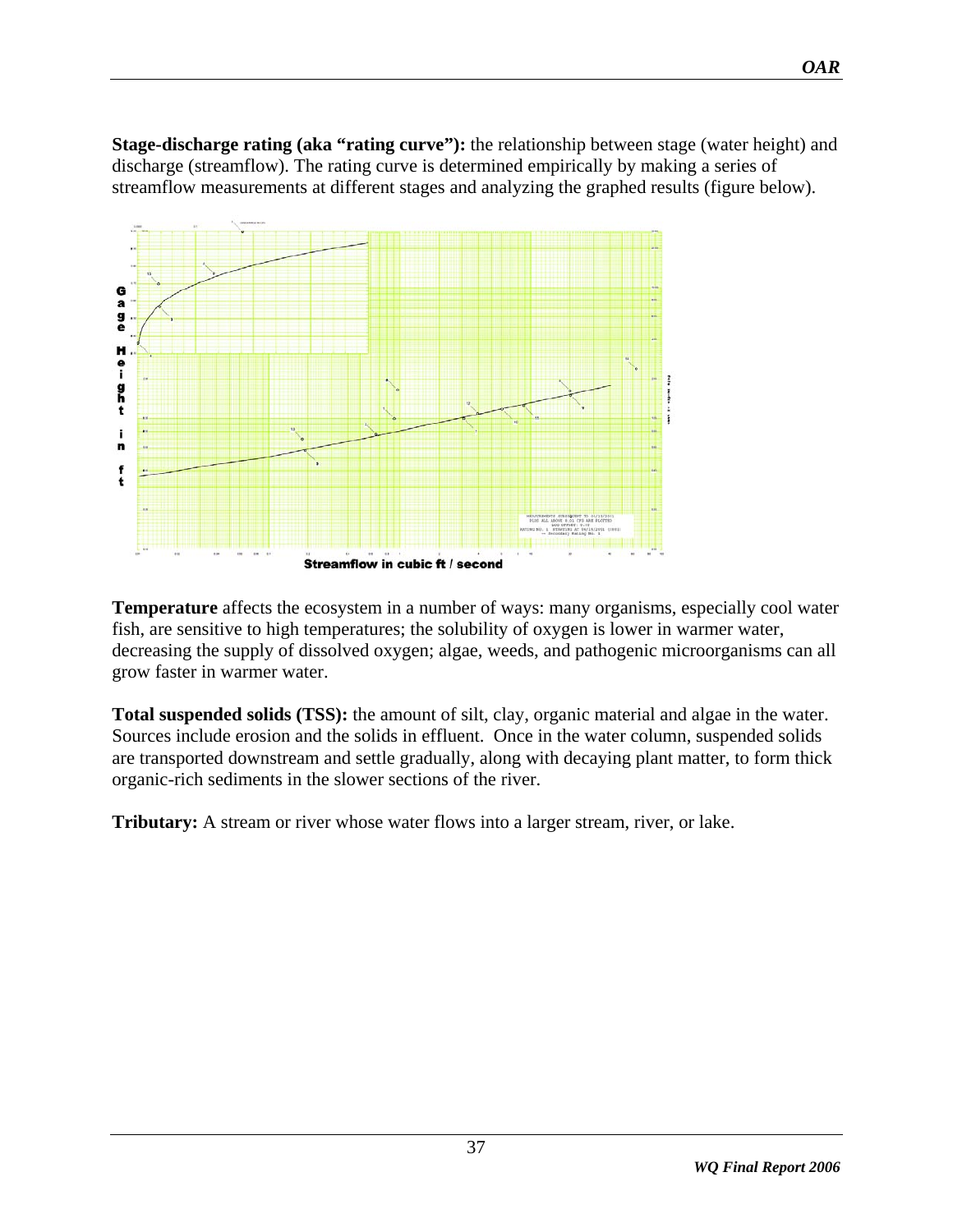**Appendix I: Data Summaries**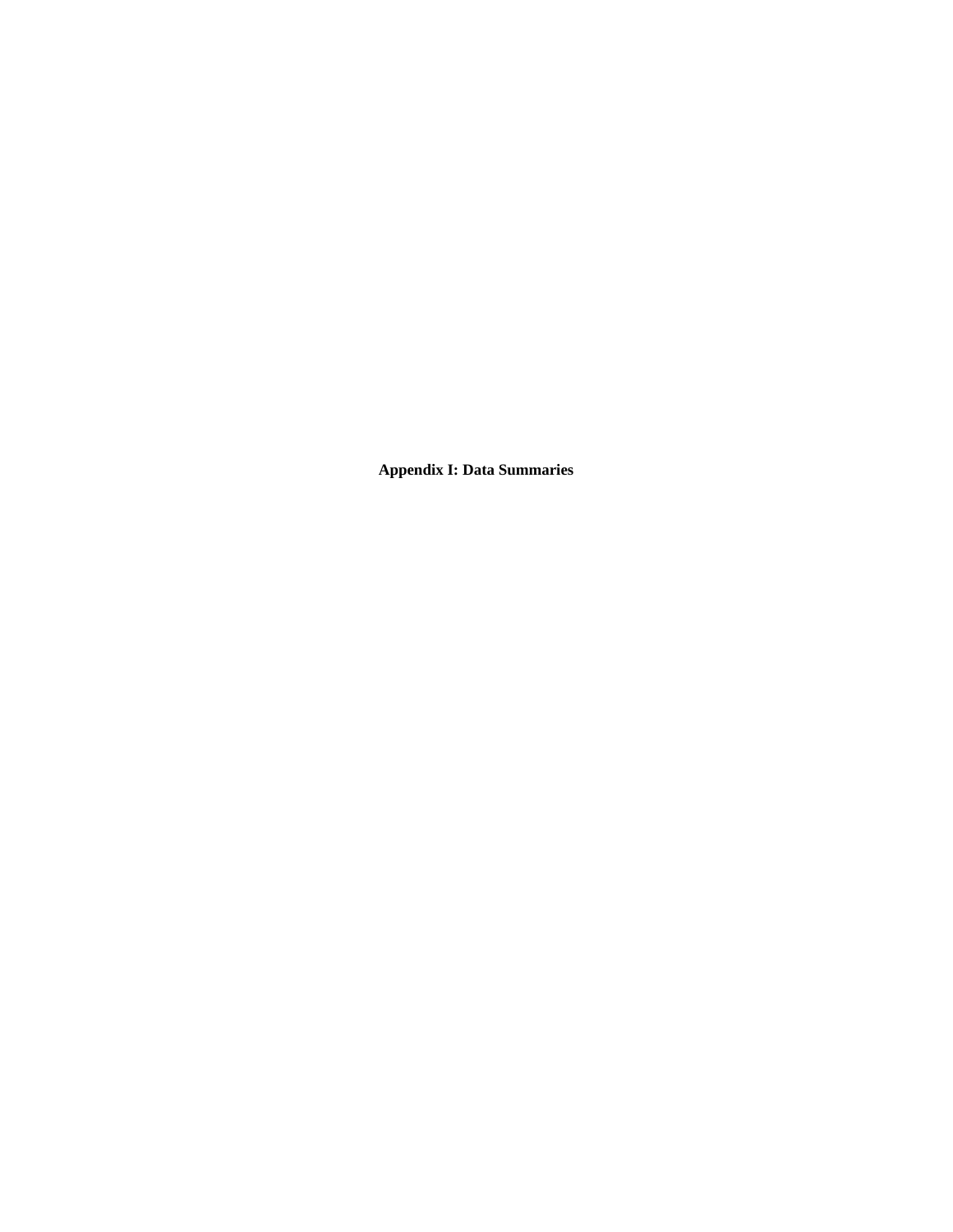**Appendix II: Biomass Maps**